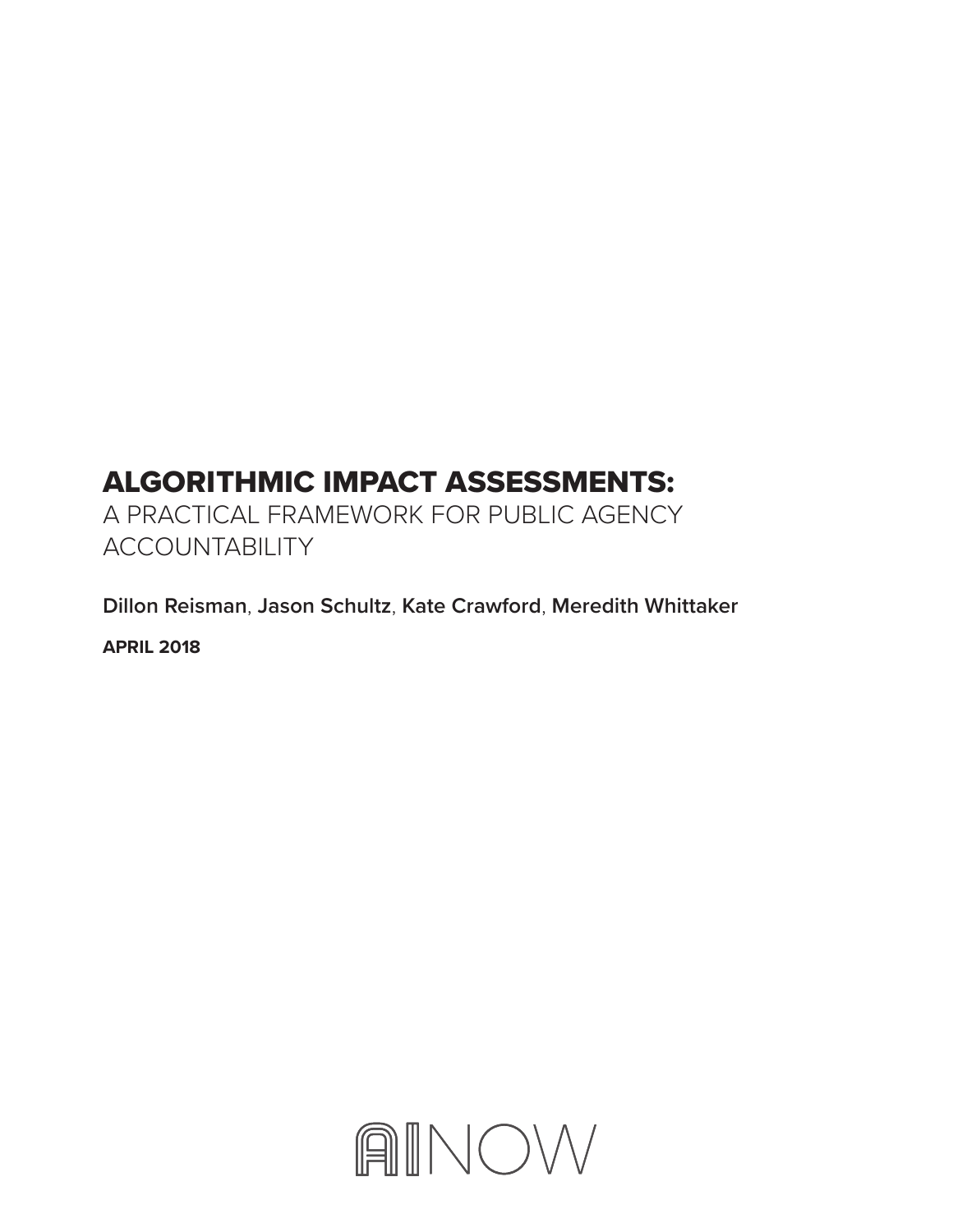# TABLE OF CONTENTS

| <b>Executive Summary</b><br>3 |                         |                                                                                                                                                    |                 |  |
|-------------------------------|-------------------------|----------------------------------------------------------------------------------------------------------------------------------------------------|-----------------|--|
| I.                            |                         | The Algorithmic Impact Assessment Process                                                                                                          | 7               |  |
|                               |                         | A. Pre-acquisition review                                                                                                                          | 8               |  |
|                               |                         | B. Initial agency disclosure requirements                                                                                                          | 9               |  |
|                               |                         | C. Comment period                                                                                                                                  | 9               |  |
|                               |                         | D. Due process challenge period                                                                                                                    | 10 <sup>°</sup> |  |
|                               |                         | E. Renewing AIAs                                                                                                                                   | 10 <sup>°</sup> |  |
|                               |                         | II. The Content of an Algorithmic Impact Assessment                                                                                                | 11              |  |
|                               |                         | A. Establishing Scope: Define "automated decision system"                                                                                          | 11              |  |
|                               |                         | Challenge: Drawing boundaries around systems                                                                                                       |                 |  |
|                               |                         | Definitions and the EU General Data Protection Regulation                                                                                          |                 |  |
|                               |                         | B. Public notice of existing and proposed automated decision systems:<br>Alert communities about the systems that may affect their lives           | 13              |  |
|                               |                         | Challenge: Trade secrecy                                                                                                                           |                 |  |
|                               |                         | C. Internal agency self-assessments: Increase the capacity of public<br>agencies to assess fairness, justice, due process, and disparate<br>impact | 15              |  |
|                               |                         | Opportunity: Benefit to vendors                                                                                                                    |                 |  |
|                               |                         | Opportunity: AIAs and public records requests                                                                                                      |                 |  |
|                               |                         | Challenge: Considering both allocative and representational harms                                                                                  |                 |  |
|                               |                         | D. Meaningful access: Allow researchers and auditors to review<br>systems once they are deployed                                                   | 18              |  |
|                               |                         | Challenge: Funding and resources                                                                                                                   |                 |  |
| III. Conclusion               |                         |                                                                                                                                                    |                 |  |
|                               | <b>Acknowledgements</b> |                                                                                                                                                    |                 |  |

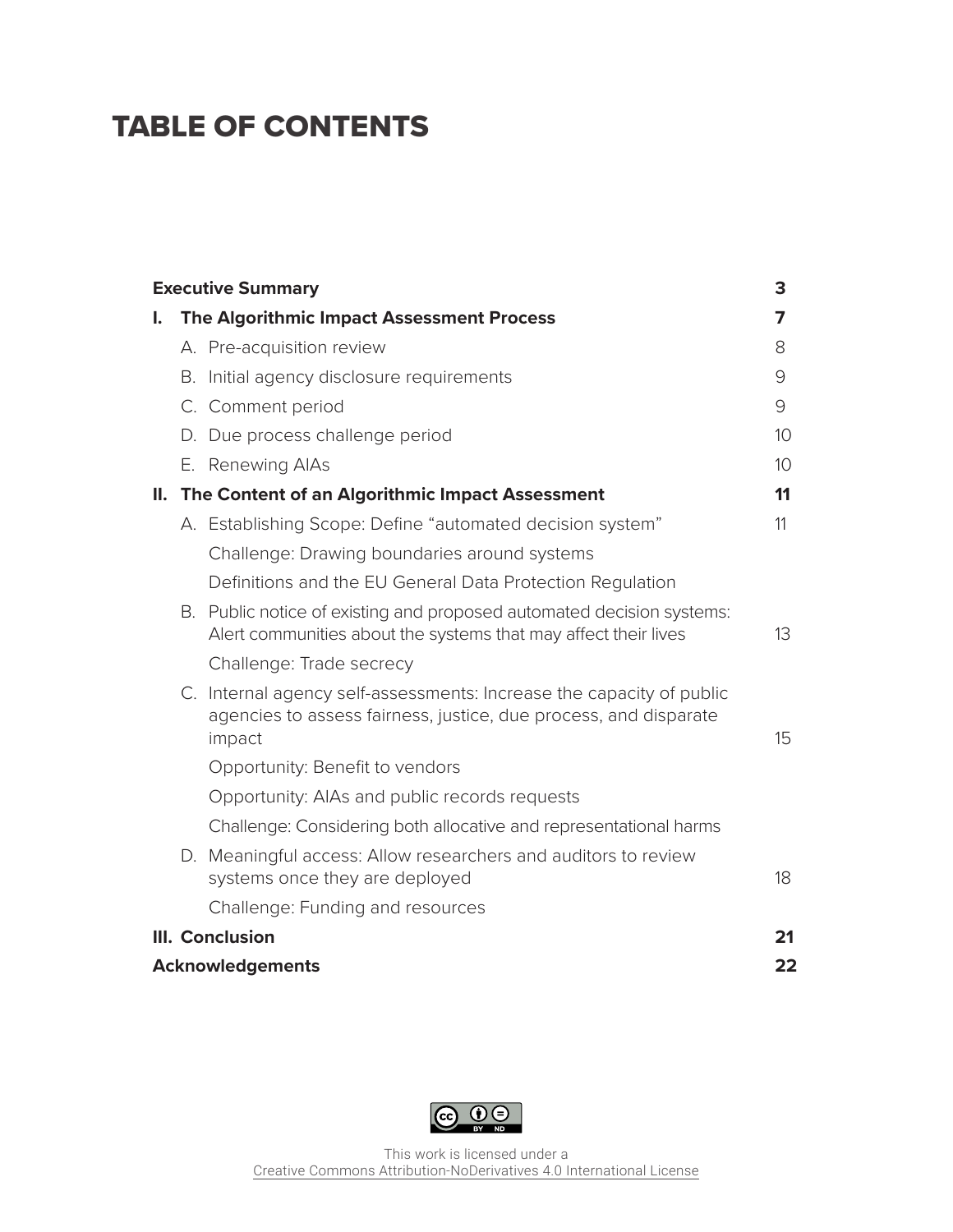# EXECUTIVE SUMMARY

### **Public agencies urgently need a practical framework to assess automated decision systems and to ensure public accountability**

Automated decision systems are currently being used by public agencies, reshaping how criminal justice systems work via risk assessment algorithms<sup>1</sup> and predictive policing,<sup>2</sup> optimizing energy use in critical infrastructure through AI-driven resource allocation,<sup>3</sup> and changing our employment<sup>4</sup> and educational systems through automated evaluation tools<sup>5</sup> and matching algorithms.<sup>6</sup>

Researchers, advocates, and policymakers are debating when and where automated decision systems are appropriate, including whether they are appropriate at all in particularly sensitive domains.<sup>7</sup> Questions are being raised about how to fully assess the short and long term impacts of these systems, whose interests they serve, and if they are sufficiently sophisticated to contend with complex social and historical contexts. These questions are essential, and developing strong answers has been hampered in part by a lack of information and access to the systems under deliberation. Many such systems operate as "black boxes" – opaque software tools working outside the scope of meaningful scrutiny and accountability.<sup>8</sup> This is concerning, since an informed policy debate is impossible without the ability to understand which existing systems are being used, how they are employed, and whether these systems cause unintended

<sup>1</sup> Julia Angwin, Jeff Larson, Surya Mattu and Lauren Kirchner, "Machine Bias," *ProPublica*, May 23, 2016, **[https://www.](https://www.propublica.org/article/machine-bias-risk-assessments-in-criminal-sentencing) [propublica.org/article/machine-bias-risk-assessments-in-criminal-sentencing](https://www.propublica.org/article/machine-bias-risk-assessments-in-criminal-sentencing).**

<sup>2</sup> Jack Smith IV, "Crime-prediction tool PredPol amplifies racially biased policing, study shows," *Mic*, Oct. 9, 2016, **[https://mic.com/articles/156286/crime-prediction-tool-pred-pol-only-amplifies-racially-biased-policing-study](https://mic.com/articles/156286/crime-prediction-tool-pred-pol-only-amplifies-racially-biased-policing-study-shows#.DZeqQ4LYs)[shows#.DZeqQ4LYs](https://mic.com/articles/156286/crime-prediction-tool-pred-pol-only-amplifies-racially-biased-policing-study-shows#.DZeqQ4LYs)**; Andrew G. Ferguson, *The Rise of Big Data Policing: Surveillance, Race, and the Future of Law Enforcement*, (New York: NYU Press, 2017).

<sup>3</sup> James Vincent, "Google uses DeepMind AI to cut data center energy bills," *The Verge*, July 21, 2016, **[https://www.](https://www.theverge.com/2016/7/21/12246258/google-deepmind-ai-data-center-cooling) [theverge.com/2016/7/21/12246258/google-deepmind-ai-data-center-cooling](https://www.theverge.com/2016/7/21/12246258/google-deepmind-ai-data-center-cooling)**.

<sup>4</sup> Stephen Buranyi, "'Dehumanising, impenetrable, frustrating': the grim reality of job hunting in the age of AI," *The Guardian*, March 4, 2018, **[https://www.theguardian.com/inequality/2018/mar/04/dehumanising-impenetrable](https://www.theguardian.com/inequality/2018/mar/04/dehumanising-impenetrable-frustrating-the-grim-reality-of-job-hunting-in-the-age-of-ai)[frustrating-the-grim-reality-of-job-hunting-in-the-age-of-ai](https://www.theguardian.com/inequality/2018/mar/04/dehumanising-impenetrable-frustrating-the-grim-reality-of-job-hunting-in-the-age-of-ai)**.

<sup>5</sup> Laura Moser, "A Controversial Teacher-Evaluation Method Is Heading to Court. Here's Why That's a Huge Deal," *Slate*, Aug. 11, 2015, **[http://www.slate.com/blogs/schooled/2015/08/11/vam\\_lawsuit\\_in\\_new\\_york\\_state\\_here\\_s\\_](http://www.slate.com/blogs/schooled/2015/08/11/vam_lawsuit_in_new_york_state_here_s_why_the_entire_education_reform_movement.html) [why\\_the\\_entire\\_education\\_reform\\_movement.html](http://www.slate.com/blogs/schooled/2015/08/11/vam_lawsuit_in_new_york_state_here_s_why_the_entire_education_reform_movement.html)**.

<sup>6</sup> Benjamin Herold, "Custom Software Helps Cities Manage School Choice," *Education Week*, March 18, 2018, **[https://](https://www.edweek.org/ew/articles/2013/12/04/13algorithm_ep.h33.html) [www.edweek.org/ew/articles/2013/12/04/13algorithm\\_ep.h33.html](https://www.edweek.org/ew/articles/2013/12/04/13algorithm_ep.h33.html)**.

<sup>7</sup> See for example, Kade Crockford, "Risk assessment tools in the criminal justice system: inaccurate, unfair, and unjust?," *ACLU of Massachusetts*, March 8, 2018, **[https://privacysos.org/blog/risk-assessment-tools-criminal](https://privacysos.org/blog/risk-assessment-tools-criminal-justice-system-inaccurate-unfair-unjust)[justice-system-inaccurate-unfair-unjust](https://privacysos.org/blog/risk-assessment-tools-criminal-justice-system-inaccurate-unfair-unjust)**; Virginia Eubanks, *Automating Inequality: How High-Tech Tools Profile, Police, and Punish the Poor*, (New York: St. Martin's Press, 2018); Nazgol Ghandnoosh, *Black Lives Matter: Eliminating Racial Inequity in the Criminal Justice System* (Washington DC: The Sentencing Project, 2015), **[http://](http://sentencingproject.org/wp-content/uploads/2015/11/Black-Lives-Matter.pdf) [sentencingproject.org/wp-content/uploads/2015/11/Black-Lives-Matter.pdf](http://sentencingproject.org/wp-content/uploads/2015/11/Black-Lives-Matter.pdf)**; Insha Rahman, "The State of Bail: A Breakthrough Year for Bail Reform," *Vera Institute of Justice*, 2017, **[https://www.vera.org/state-of-justice](https://www.vera.org/state-of-justice-reform/2017/bail-pretrial)[reform/2017/bail-pretrial](https://www.vera.org/state-of-justice-reform/2017/bail-pretrial)**.

<sup>8</sup> Frank Pasquale, *The Black Box Society: The Secret Algorithms That Control Money and Information* (Harvard University Press, 2015).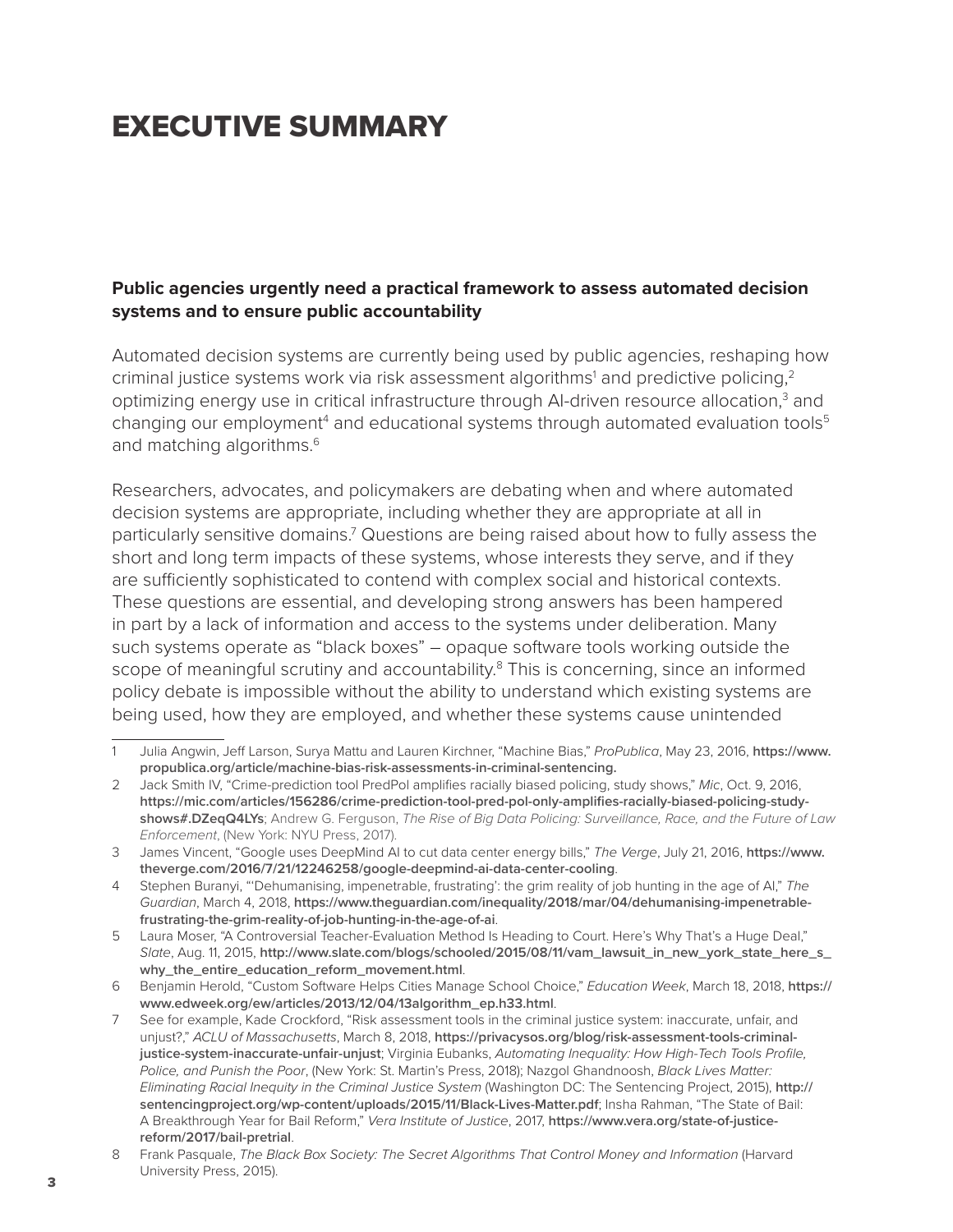consequences. The Algorithmic Impact Assessment (AIA) framework proposed in this report is designed to support affected communities and stakeholders as they seek to assess the claims made about these systems, and to determine where – or if – their use is acceptable.

It is not simply affected communities who lack the necessary information to assess how automated decision systems are working. Governments themselves are also struggling to assess how these systems are used, whether they are producing disparate impacts, and how to hold them accountable. Currently, few agencies are explicitly mandated to disclose anything about the systems they have in place or are planning to use.<sup>9</sup> Instead, impacted communities, the public at large, and governments are left to rely on what journalists, researchers, and public records requests have been able to expose.<sup>10</sup>

## **KEY ELEMENTS OF A PUBLIC AGENCY ALGORITHMIC IMPACT ASSESSMENT**

- 1. Agencies should conduct a self-assessment of existing and proposed automated decision systems, evaluating potential impacts on fairness, justice, bias, or other concerns across affected communities.
- 2. Agencies should develop meaningful external researcher review processes to discover, measure, or track impacts over time;
- 3. Agencies should provide notice to the public disclosing their definition of "automated decision system," existing and proposed systems, and any related self-assessments and researcher review processes before the system has been acquired;
- 4. Agencies should solicit public comments to clarify concerns and answer outstanding questions; and
- 5. Governments should provide enhanced due process mechanisms for affected individuals or communities to challenge inadequate assessments or unfair, biased, or otherwise harmful system uses that agencies have failed to mitigate or correct.

If governments deploy systems on human populations without frameworks for accountability, they risk losing touch with how decisions have been made, thus making it difficult for them to identify or respond to bias, errors, or other problems. The public will have less insight into how agencies function, and have less power to question or appeal decisions. The urgency of this concern is why the AI Now Institute has called for an end to

<sup>9</sup> Catherine Crump, "Surveillance Policy Making by Procurement," *Wash. L. Rev.* 91 (2016): 1595.

<sup>10</sup> Julia Angwin, et al., "Machine Bias"; Ali Winston, "Transparency Advocates Win Release of NYPD 'Predictive Policing' Documents," *The Intercept*, Jan. 27, 2018, **[https://theintercept.com/2018/01/27/nypd-predictive-policing](https://theintercept.com/2018/01/27/nypd-predictive-policing-documents-lawsuit-crime-forecasting-brennan/)[documents-lawsuit-crime-forecasting-brennan/](https://theintercept.com/2018/01/27/nypd-predictive-policing-documents-lawsuit-crime-forecasting-brennan/)**.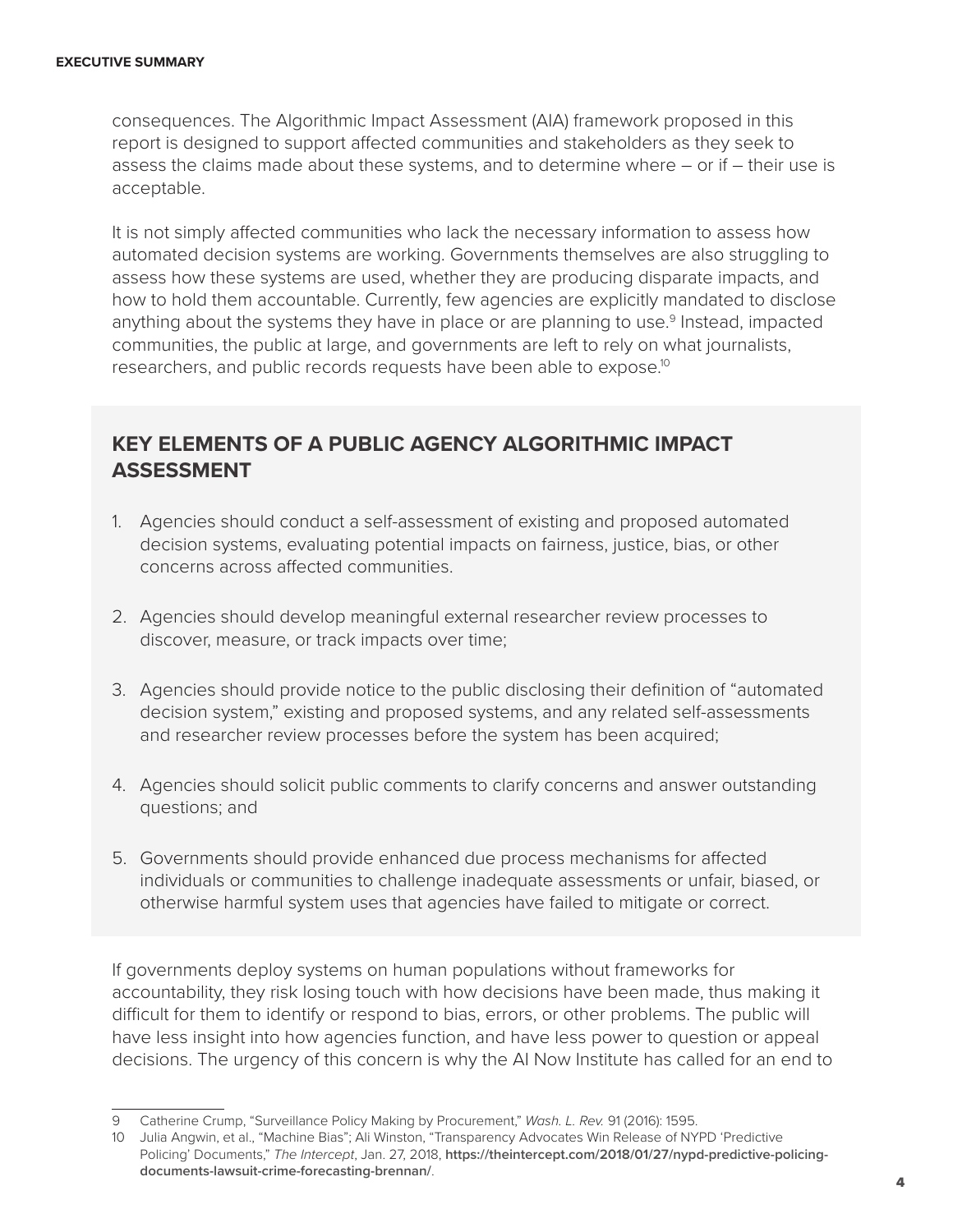the use of unaudited "black box" systems in core public agencies.<sup>11</sup> The turn to automated decision-making and predictive systems must not prevent agencies from fulfilling their responsibility to protect basic democratic values, such as fairness, justice, and due process, and to guard against threats like illegal discrimination or deprivation of rights.

#### **Implementing AIAs will help public agencies achieve four key policy goals**

AIAs will not solve all of the problems that automated decision systems might raise, but they do provide an important mechanism to inform the public and to engage policymakers and researchers in productive conversation. With this in mind, AIAs are designed to achieve four key policy goals:

- 1. Respect the public's right to know which systems impact their lives by publicly listing and describing automated decision systems that significantly affect individuals and communities;
- 2. Increase public agencies' internal expertise and capacity to evaluate the systems they build or procure, so they can anticipate issues that might raise concerns, such as disparate impacts or due process violations;
- 3. Ensure greater accountability of automated decision systems by providing a meaningful and ongoing opportunity for external researchers to review, audit, and assess these systems using methods that allow them to identify and detect problems; and
- 4. Ensure that the public has a meaningful opportunity to respond to and, if necessary, dispute the use of a given system or an agency's approach to algorithmic accountability.

### **Algorithmic Impact Assessments offer a practical accountability framework combining agency review and public input**

Impact assessments are nothing new. We have seen them implemented in scientific and policy domains as wide-ranging as environmental protection, $12$  human rights, $13$  data protection,<sup>14</sup> and privacy.<sup>15</sup> AIAs draw on these frameworks and combine them with growing and important research that scientific and policy experts have been developing

<sup>11</sup> AI Now 2017 Report, Recommendation #1, **[https://ainowinstitute.org/AI\\_Now\\_2017\\_Report.pdf](https://ainowinstitute.org/AI_Now_2017_Report.pdf)**.

<sup>12</sup> Leonard Ortolano and Anne Shepard, "Environmental impact assessment: challenges and opportunities," *Impact assessment 13*, no. 1 (1995): 3-30. **<https://www.tandfonline.com/doi/abs/10.1080/07349165.1995.9726076>**.

<sup>13</sup> United Nations, "Guiding Principles on Business and Human Rights: Implementing the United Nations 'Protect, Respect and Remedy' Framework," 20-24 (2011), **[http://www.ohchr.org/Documents/Publications/](http://www.ohchr.org/Documents/Publications/GuidingPrinciplesBusinessHR_EN.pdf) [GuidingPrinciplesBusinessHR\\_EN.pdf](http://www.ohchr.org/Documents/Publications/GuidingPrinciplesBusinessHR_EN.pdf)**.

<sup>14</sup> "Data Protection Impact Assessments," Information Commissioner's Office, accessed March 16, 2018, **[https://ico.org.](https://ico.org.uk/for-organisations/guide-to-the-general-data-protection-regulation-gdpr/accountability-and-governance/data-protection-impact-assessments/) [uk/for-organisations/guide-to-the-general-data-protection-regulation-gdpr/accountability-and-governance/data](https://ico.org.uk/for-organisations/guide-to-the-general-data-protection-regulation-gdpr/accountability-and-governance/data-protection-impact-assessments/)[protection-impact-assessments/](https://ico.org.uk/for-organisations/guide-to-the-general-data-protection-regulation-gdpr/accountability-and-governance/data-protection-impact-assessments/)**.

<sup>15</sup> Kenneth A. Bamberger and Deirdre Mulligan, "Privacy Decision Making in Administrative Agencies," *Chicago L. Rev.* 75(1):75 (2008), **<https://www.truststc.org/pubs/258.html>**.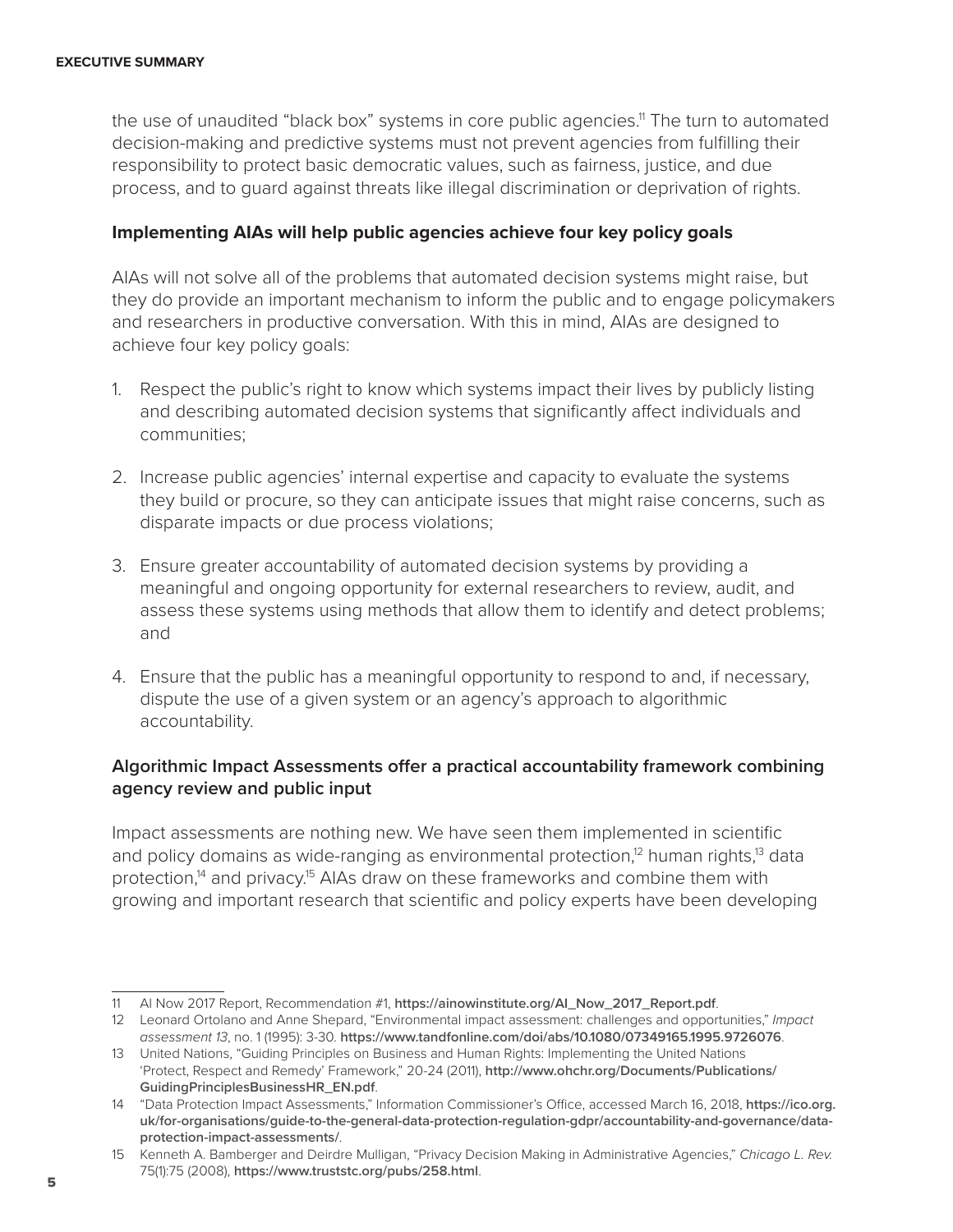on the topic of algorithmic accountability.<sup>16</sup> AIAs also complement similar domain-specific proposals for algorithmic accountability, like Andrew Selbst's recent work on Algorithmic Impact Statements in the context of predictive policing systems.<sup>17</sup> By integrating these approaches, AIAs can begin to shed light on automated decision systems, helping us better understand their use and determine where they are and are not appropriate, both before they are deployed and on a recurring basis when they are actively in use. While AIAs will not be a panacea for the problems raised by automated decision systems, they are designed to be practical tools to inform the policy debate about the use of such systems and to provide communities with information that can help determine whether those systems are appropriate.

<sup>16</sup> See generally, Danielle Keats Citron, "Technological due process." *Wash. L. Rev.* 85 (2007): 1249; Lilian Edwards and Michael Veale, "Slave to the Algorithm? Why a 'Right to an Explanation' is Probably Not the Remedy You are Looking for," *16 Duke L. & Tech. Rev.* 18 (2017); Robert Brauneis and Ellen P. Goodman, "Algorithmic transparency for the smart city," *20 Yale J. L. & Tech.* 103 (2018); Danielle Keats Citron and Frank Pasquale, "The Scored Society: Due process for automated predictions." *Wash. L. Rev.* 89 (2014): 1; Andrew D. Selbst and Julia Powles, "Meaningful information and the right to explanation," *International Data Privacy Law* 7, no. 4 (2017): 233–242; Nicholas Diakopoulos, "Algorithmic Accountability: the investigation of Black Boxes," *Tow Center for Digital Journalism* (2014).; Solon Barocas and Andrew D. Selbst, "Big data's disparate impact," *Cal. L. Rev.* 104 (2016): 671; Kate Crawford and Jason Schultz, "Big Data and Due Process: Toward a framework to redress predictive privacy harms," *BCL Rev.* 55 (2014): 93.

<sup>17</sup> Andrew D. Selbst, "Disparate Impact in Big Data Policing," *52 Georgia L. Rev.* 109 (2017), **[https://ssrn.com/](https://ssrn.com/abstract=2819182) [abstract=2819182](https://ssrn.com/abstract=2819182)**. <sup>6</sup>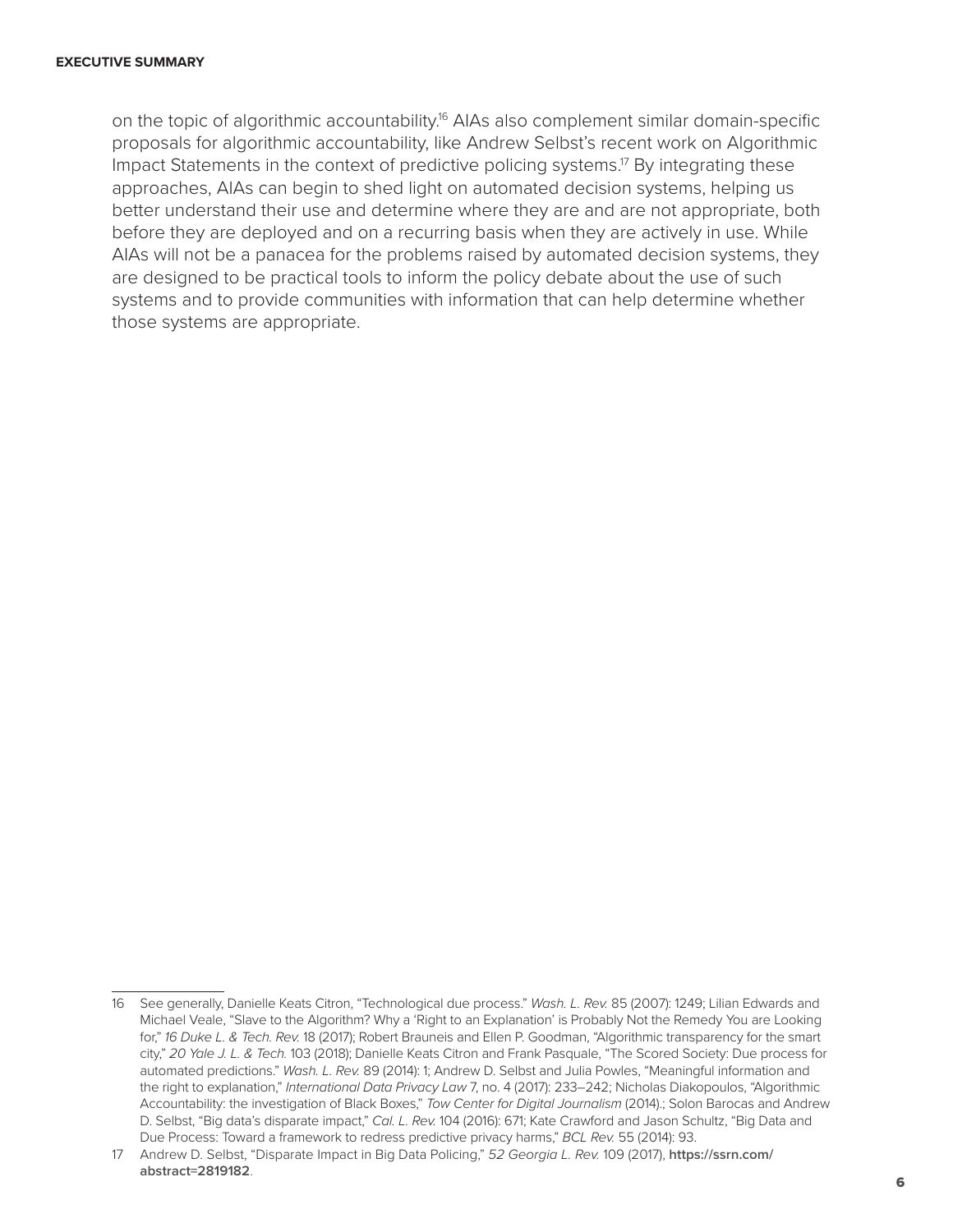# I. THE ALGORITHMIC IMPACT ASSESSMENT PROCESS

Algorithmic Impact Assessments draw directly from impact assessment frameworks in environmental protection, data protection, privacy, and human rights policy domains.18 For example, the United States' National Environmental Protection Act mandates that federal agencies evaluate a proposed action's impact on the "quality of the human environment" through an Environmental Impact Statement (EIS).<sup>19</sup> While the EIS process has by no means solved issues of environmental degradation, it has been credited with engendering increased sensitivity to environmental values within federal agencies and for informing the public, which is especially notable given the complex scientific knowledge the EIS process can require.<sup>20</sup>

The EIS process combines a focus on core values with a means for the public, outside experts, and policymakers to consider complex social and technical questions. As governments move to adopt new automated decision systems, AIAs can similarly help agencies and the public determine whether these systems promote fairness, justice, and due process or whether they infringe on those values.

In implementing AIAs, agencies should consider incorporating AIAs into the processes they already use to procure automated decision systems or any existing pre-acquisition assessment processes the agency already undertakes.<sup>21</sup> A pre-procurement AIA gives an agency the opportunity to engage the public and proactively identify concerns, establish expectations, and draw on expertise and understanding from relevant stakeholders.

While AIAs resemble environmental impact assessments, data protection impact assessments, or privacy impact assessments, they differ in some very important ways. For example, data protection impact assessments (DPIAs), like those mandated under Europe's General Data Protection Regulation, similarly serve to highlight the data protection risks of automated systems used to evaluate people based on their personal data.<sup>22</sup> If a data controller finds a system to be "high risk," then it must consult with its local governmental data protection authority.23 However, DPIAs apply to both public and private organizations, are not shared with the public, and have no built-in external researcher review or other individualized due process mechanisms. AIAs, on the other hand, are explicitly designed to engage public agencies and the people they serve on these areas of concern through the various notice, comment, review, and due process elements. This allows a wide range of individuals, communities, researchers, and policymakers to participate in accountability efforts.

<sup>18</sup> *See supra* notes 12-15.

<sup>19</sup> 42 U.S.C. § 4321, et seq.

<sup>20</sup> Bamberger and Mulligan, "Privacy Decision Making": "NEPA is now, however, considered by many in and out of agencies to have successfully 'institutionaliz[ed] environmental values in government."

<sup>21</sup> Crump, "Surveillance Policy Making by Procurement."

<sup>22</sup> "Data protection impact assessment," Art. 35, Regulation (EU) 2016/679, of the European Parliament and the Council of 27 April 2016 on the protection of natural persons with regard to the processing of personal data and on the free movement of such data, and repealing Directive 95/46/EC (General Data Protection Regulation), 2016 O.J. (L 119) 1.

<sup>23</sup> Edwards and Veale, "Slave to the Algorithm?"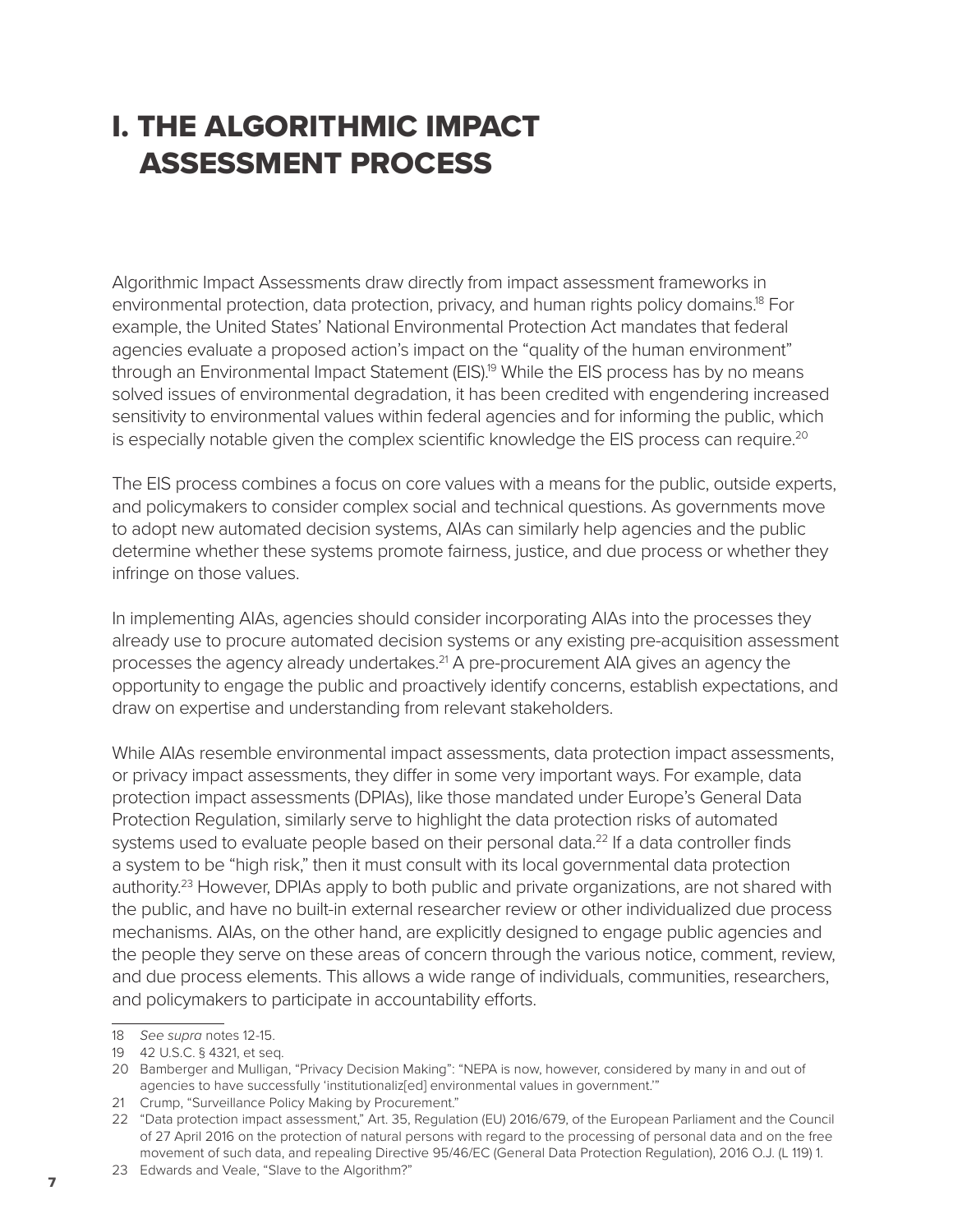## **A. PRE-ACQUISITION REVIEW**

An Algorithmic Impact Assessment, much like an EIS, gives both the agency and the public the opportunity to evaluate the adoption of an automated decision system before the agency has committed to its use. **This allows the agency and the public to identify concerns that may need to be negotiated or otherwise addressed before a contract is signed**. This is also when the public and elected officials can push back against deployment before potential harms can occur.

| Agency identifies a need<br>and plans a procurement                                        | Agency writes solicitation,<br>then releases it                                                                                                  | A competition is held                                             |
|--------------------------------------------------------------------------------------------|--------------------------------------------------------------------------------------------------------------------------------------------------|-------------------------------------------------------------------|
| A vendor is selected. A<br>background check of<br>the vendor is initiated<br>and completed | A contract is negotiated<br>and signed. MOCS, LAW,<br>DOI, DLS, and other<br>oversight agencies<br>approve of contracts<br>and related documents | The contract is<br>registered by the Office<br>of the Comptroller |

A model procurement process as defined by the New York City Mayor's Office of Contract Services<sup>24</sup>

Of course, not all automated decision systems will come to an agency via standard procurement processes. There are many examples of systems acquired through in-kind donations, federal grants, and funding from private foundations. The data analysis company Palantir, for example, gave their analytics platform to the New Orleans Police Department pro bono, thus making it less visible to the New Orleans City Council.<sup>25</sup> The Seattle Police Department acquired a surveillance drone through a Department of Homeland Services grant program.26 Similarly, the New York City and Los Angeles Police Departments have purchased

<sup>24</sup> New York City is in the process of evaluating algorithmic accountability as of 2018, so its typical processes provide a useful model for considering frameworks ("About Procurement," NYC Mayor's Office of Contract Services, accessed March 16, 2018, **https://www1.nyc.gov/site/mocs/about/procurement.page**).

<sup>25</sup> "License and Services Agreement," City of New Orleans & Palantir, dated Feb. 23, 2012, **[https://www.documentcloud.](https://www.documentcloud.org/documents/4344821-K12-168-Palantir-Technologies.html) [org/documents/4344821-K12-168-Palantir-Technologies.html](https://www.documentcloud.org/documents/4344821-K12-168-Palantir-Technologies.html)**.; Ali Winston, "Palantir has secretly been using New Orleans to test its predictive policing technology," *The Verge*, Feb. 27, 2018, **[https://www.theverge.](https://www.theverge.com/2018/2/27/17054740/palantir-predictive-policing-tool-new-orleans-nopd) [com/2018/2/27/17054740/palantir-predictive-policing-tool-new-orleans-nopd](https://www.theverge.com/2018/2/27/17054740/palantir-predictive-policing-tool-new-orleans-nopd)** (after the existence of Palantir's system came to light, the New Orleans Mayor's office declined to renew their contract with Palantir).

<sup>26</sup> Crump, "Surveillance Policy Making by Procurement."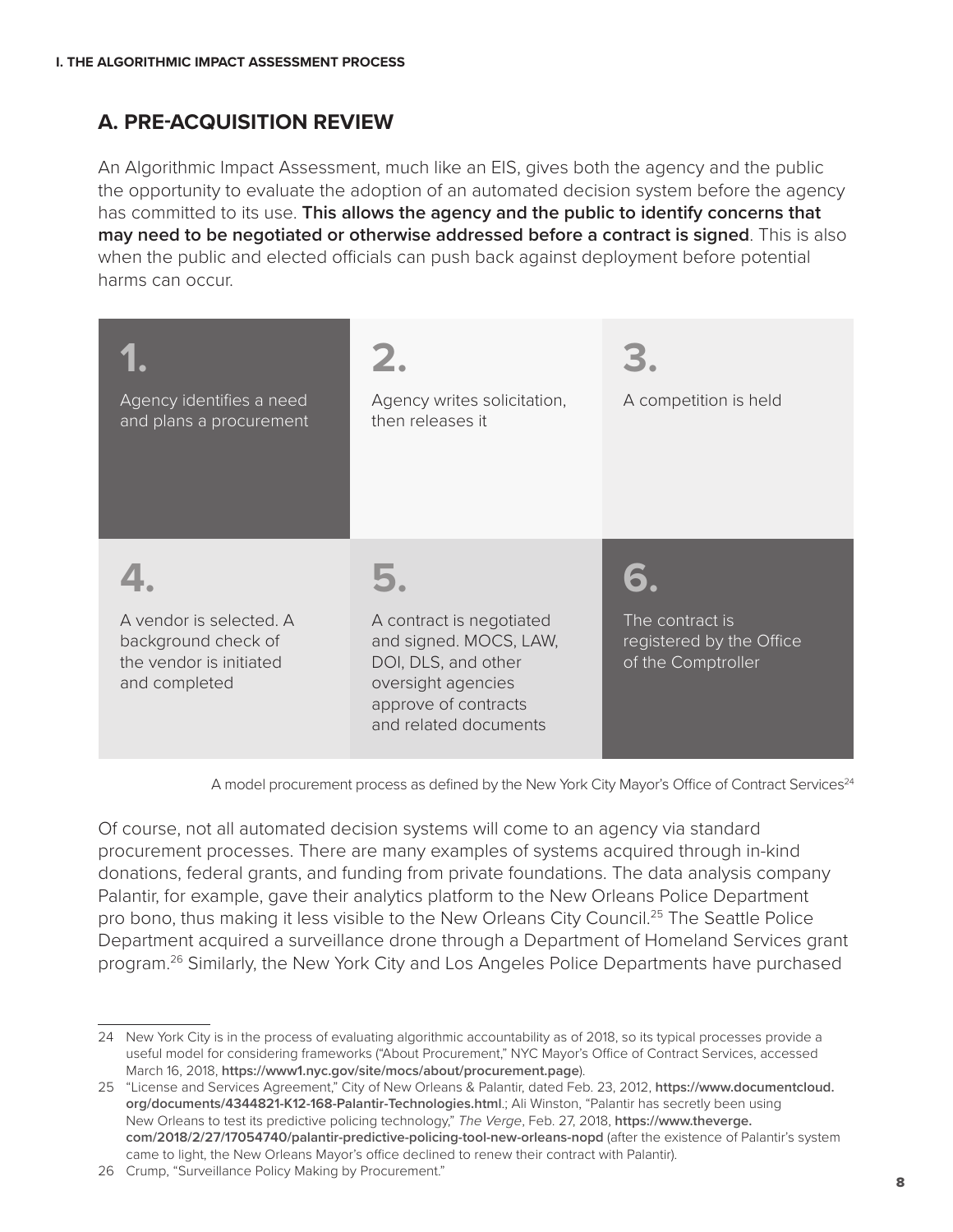a variety of surveillance technologies using funding from local police foundations.27 **An Algorithmic Impact Assessment should cover any automated decision system before it is deployed, no matter how it was acquired.**

### **B. INITIAL AGENCY DISCLOSURE REQUIREMENTS**

As part of the pre-acquisition review for an automated decision system, each agency will:

- 1. Publish their internal definition of "automated decision system";
- 2. Publicly disclose information about each automated decision system, including details about its purpose, reach, potential internal use policies or practices, and implementation timeline;
- 3. Perform a self-assessment of each system, evaluate potential issues of inaccuracy, bias, and harms to affected communities, and establish ways to address these potential impacts, including proactive conversations or engagement with affected community members; and
- 4. Propose a plan for providing meaningful access to external researchers who seek to review the system once it is deployed.

The substance of each component is detailed in Section II. Depending on the particular acquisition schedule, capacity, and expertise of each agency, these disclosures could be made together or separately. Regardless, they must be made in the order above and all are required in order to fulfill the AIA policy goals. In the case of a pre-acquisition review, all disclosures should be made before the decision to use a given system is finalized.

## **C. COMMENT PERIOD**

The AIA process includes the opportunity for the public to engage with the agency over the content of its initial AIA disclosure. Agencies can decide how they want to organize the comment process: they could choose to separate each component of the AIA ("definition," "disclosure," "self-assessment," and "meaningful access") into separate comment periods or release the AIA as a single document and have one overarching comment period for that one document. There might be an advantage to agencies and the public in separating the definition of automated decision systems and the disclosure of systems before moving on to discuss internal assessments and external researcher access protocols. The initial disclosure provides a strong foundation for building public trust through appropriate levels of transparency, while subsequent requests can solicit further information or the presentation of new evidence, research, or other inputs that the agency may not have adequately considered.

<sup>27</sup> Ali Winston, "NYPD Attempts to Block Surveillance Transparency Law with Misinformation," *The Intercept*, July 7, 2017, **<https://theintercept.com/2017/07/07/nypd-surveillance-post-act-lies-misinformation-transparency/>**; "Private Donors Supply Spy Gear to Cops," *ProPublica*, Oct. 13, 2014, **[https://www.propublica.org/article/private-donors](https://www.propublica.org/article/private-donors-supply-spy-gear-to-cops)[supply-spy-gear-to-cops](https://www.propublica.org/article/private-donors-supply-spy-gear-to-cops)**.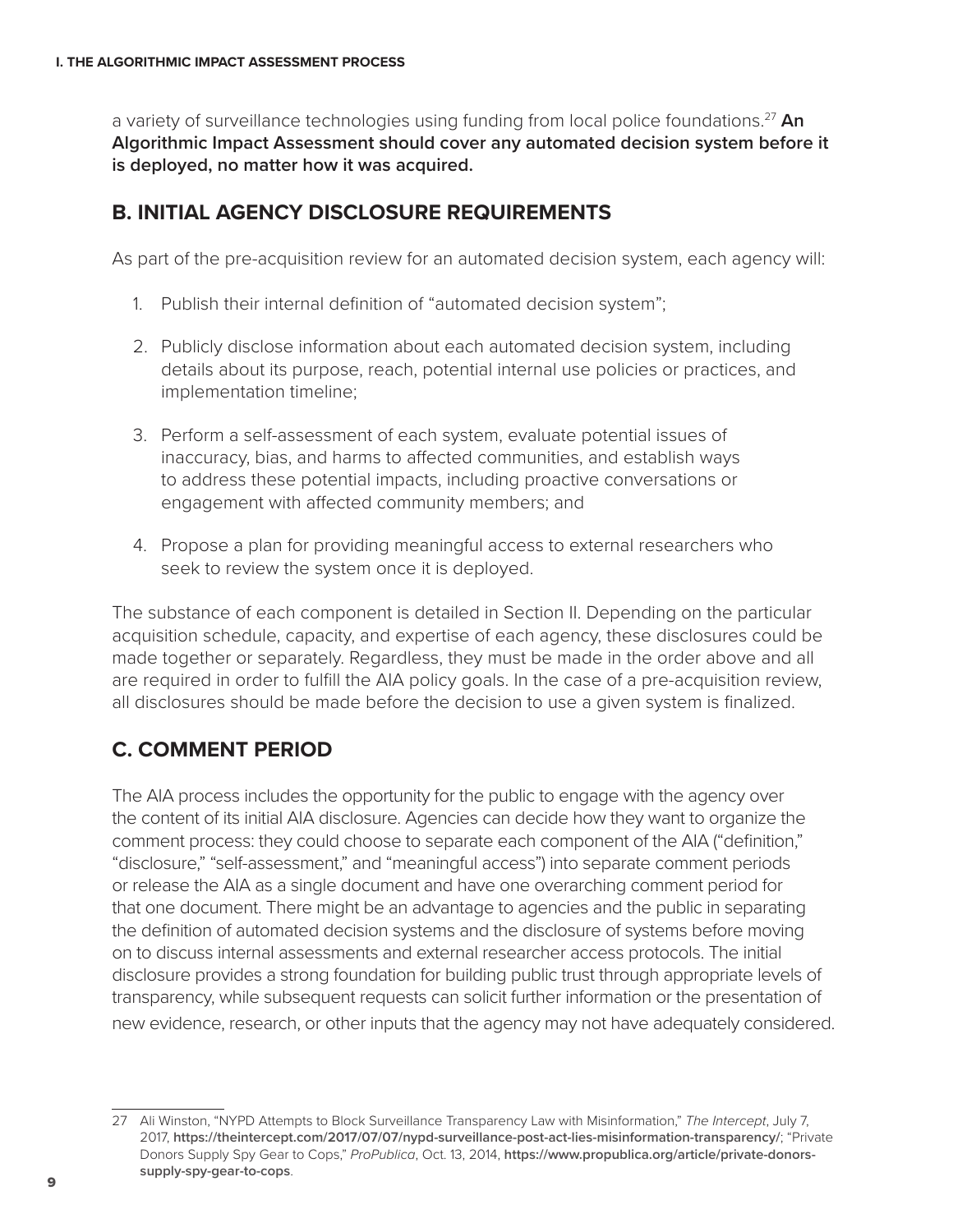## **D. DUE PROCESS CHALLENGE PERIOD**

The AIA process provides a much-needed basis for evaluating and improving agency systems. But without oversight, AIAs could become a checkbox that agencies mark off and forget, potentially sidelining community concerns.<sup>28</sup> That is why the Algorithmic Impact Assessment process should also provide a path for the public to challenge an agency if it fails to comply with AIA requirements or if its self-assessment process was deficient in adequately identifying or addressing key concerns. For example, if an agency fails to disclose a system that should have reasonably been considered an automated decision system, or if it allows vendors to make overbroad trade secret claims blocking meaningful system  $access<sub>1</sub><sup>29</sup>$  the public should have the chance to raise concerns with an agency oversight body or directly in a court of law if the agency refuses to rectify these problems after the public comment period. The AIA process should give the public the opportunity to effectively challenge the agency's adoption of the system and prevent the system from being used when it fails to benefit affected communities.<sup>30</sup>

## **E. RENEWING AIAs**

In order to ensure their assessments remain current and incorporate the latest information and research, agencies should be required to renew AIAs on a regular schedule. The renewed AIA will also have renewed comment and due process challenge periods. For example, agencies could be required to conduct a new AIA on all of their systems every two years. However, if there have not been significant changes to the system, to the context of its deployment, or to the need for external research access, the agency should be allowed to minimally update their original AIA content as part of the renewal process.

<sup>28</sup> The "checking the box" mentality is a common critique of workplace sexual harassment training (Yuki Noguchi, "Trainers, Lawyers Say Sexual Harassment Training Fails," *All Things Considered, NPR*, Nov. 8, 2017, **[https://www.npr.](https://www.npr.org/2017/11/08/562641787/trainers-lawyers-say-sexual-harassment-training-fails) [org/2017/11/08/562641787/trainers-lawyers-say-sexual-harassment-training-fails](https://www.npr.org/2017/11/08/562641787/trainers-lawyers-say-sexual-harassment-training-fails)**).

<sup>29</sup> Rebecca Wexler, "Life, Liberty, and Trade Secrets: Intellectual Property in the Criminal Justice System," *70 Stan. L. Rev.*, (forthcoming 2018), **[https://papers.ssrn.com/sol3/papers.cfm?abstract\\_id=2920883](https://papers.ssrn.com/sol3/papers.cfm?abstract_id=2920883)**; Natalie Ram, "Innovating Criminal Justice," *Northwestern L. Rev.* (forthcoming 2017), **[https://papers.ssrn.com/sol3/papers.cfm?abstract\\_](https://papers.ssrn.com/sol3/papers.cfm?abstract_id=3012162) [id=3012162](https://papers.ssrn.com/sol3/papers.cfm?abstract_id=3012162)**.

<sup>30</sup> In Santa Clara, California, for instance, a law passed in 2016 requires the local Board of Supervisors to explicitly approve new surveillance technology before moving forward with its use (Nicole A. Ozer, "Santa Clara County Passes Landmark Law to Shut Down Secret Surveillance," *ACLU of Northern California*, June 8, 2016, **[https://www.](https://www.aclunc.org/blog/santa-clara-county-passes-landmark-law-shut-down-secret-surveillance) [aclunc.org/blog/santa-clara-county-passes-landmark-law-shut-down-secret-surveillance](https://www.aclunc.org/blog/santa-clara-county-passes-landmark-law-shut-down-secret-surveillance)**).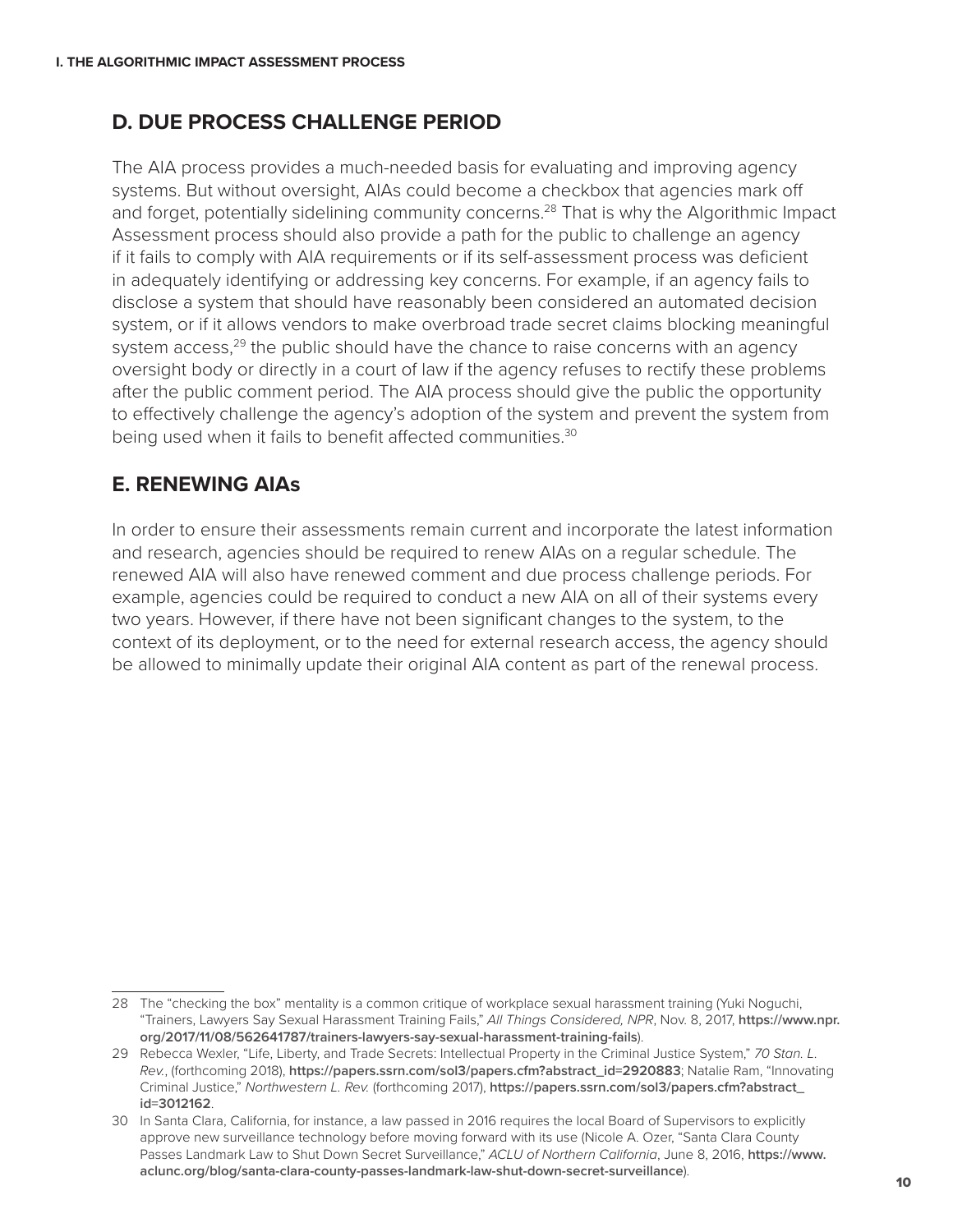# II. THE CONTENT OF AN ALGORITHMIC IMPACT ASSESSMENT

In line with the above process, the sections below outline each of the substantive aspects of an AIA, including various challenges that each agency would need to address.

## **A. ESTABLISHING SCOPE:** DEFINE "AUTOMATED DECISION SYSTEM"

In an AIA process, agencies must first publish their own definition of "automated decision system" that is both practical and appropriate for its particular context. This does not mean the agency must go through the effort of redefining "automated decision system" for each particular system: once they reach a working definition, they can choose to republish it in future AIAs as long as it continues to accurately describe the systems in ways that reinforce public trust and accountability. Agencies should also regularly revisit their definition when necessary to incorporate new types of systems, new applications of old systems, or research advances in relevant fields.

The flexibility of the AIA process allows an agency to publish their definition before conducting the rest of an AIA. This might be more efficient for the agency, so they can work out a definition before committing to a full review of a system that may not need it. Agencies could also save effort by borrowing definitions from other agencies and governments that are better tested, already have public approval, or perhaps have even withstood challenges in court. Agencies should be required to publish their definition at least once, even if they do not believe they have any "automated decision systems," so that the public can evaluate the definition to see if it is reasonable.

This process of defining and specifying automated decision systems would help build agency capacity for the procurement and assessment of future systems, as experience with AIAs would help guide Requests for Proposals, budgeting, and other key milestones in the acquisition process.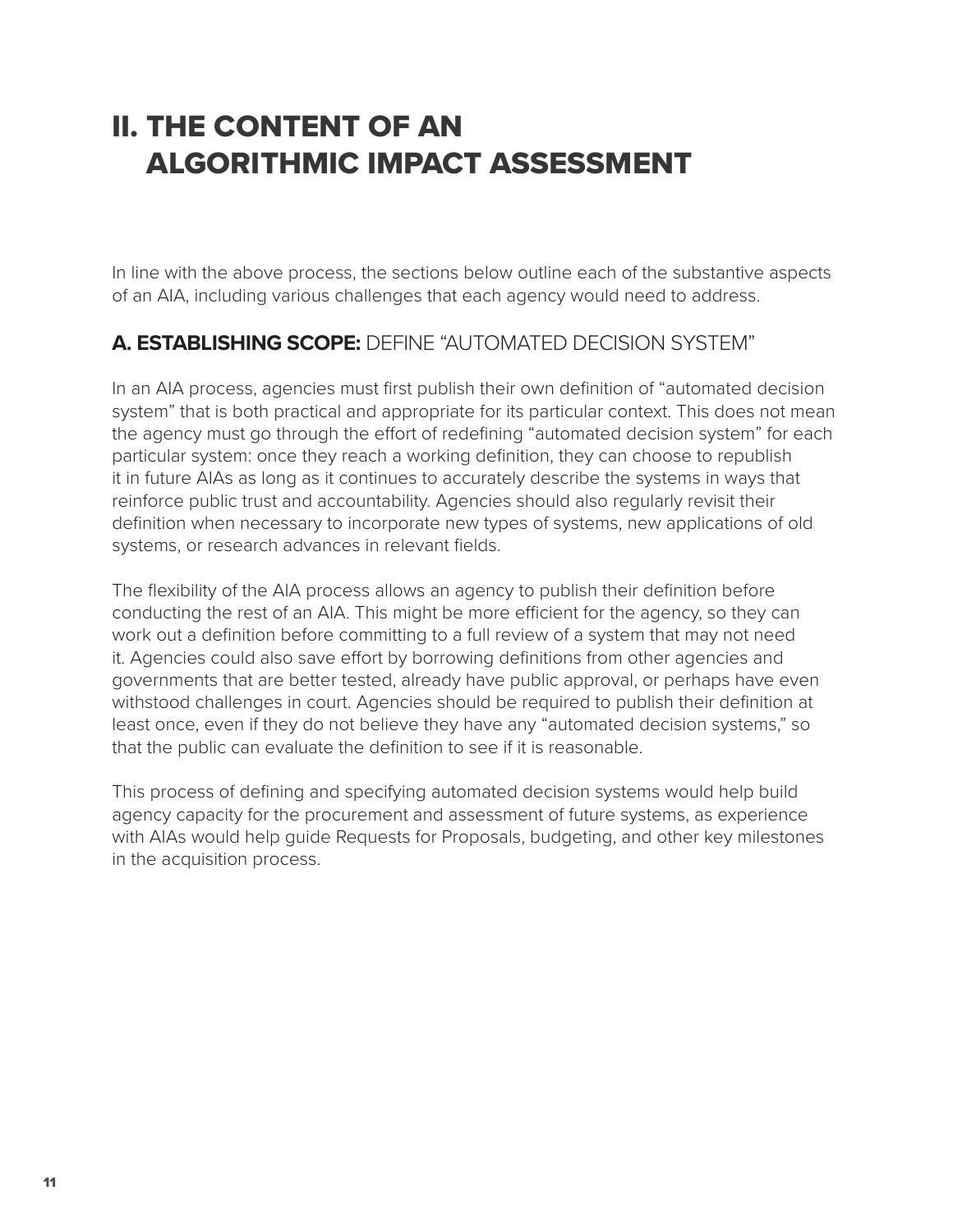#### **CHALLENGE: DRAWING BOUNDARIES AROUND SYSTEMS**

Drawing an appropriate boundary around automated decision systems will be particular to each agency's context and the interests of the communities they serve. An overlybroad definition could burden agencies with disclosing systems that are not the main sources of concern. If a public servant uses a word processor to type up her notes from a meeting where some key decisions were made, and then checks them with the program's "automated" spell-checker, her agency should not have to perform an AIA for that spellchecker. Alternatively, an overly-narrow definition could undermine efforts to include high profile systems like those deciding where students go to school or how housing opportunities are allocated.31

It is also essential that "systems" are defined in terms that are broader than just their software – AIAs should address human and social factors, the histories of bias and discrimination in the context of use, and any input and training data.<sup>32</sup> Bias in automated decision systems can arise as much from human choices on how to design or train the system as it can from human errors in judgment when interpreting or acting on the outputs.<sup>33</sup> Evaluating a risk assessment tool, for instance, is not just a matter of understanding the math behind an algorithm; we must understand how judges, police officers, and other decision-makers influence its inputs and interpret its outputs.34

A reasonable education agency's definition, for example, should include an automated decision system such as the Educational Value-Added Assessment System, used by many jurisdictions for automated teacher evaluations.<sup>35</sup> The text of that agency's definition might include something like the "systems, tools, or statistical models used to measure or evaluate an individual teacher's performance or effectiveness in the classroom." In a criminal justice agency, similar wording might yield a definition that includes "systems, tools, or statistical models used to measure or evaluate an individual criminal defendant's risk of reoffending."

<sup>31</sup> Atila Abdulkadiroğlu, Yeon-Koo Che, and Yosuke Yasuda, "Expanding" choice" in school choice," *American Economic Journal: Microeconomics* 7, no. 1 (2015): 1-42; Neil Thakral, "The Public-Housing Allocation Problem," Technical report, *Harvard University*, 2016. In the UK, a review of "governmental analytical models" focused on models that are used to inform agency decisions. The review, which went on to inform the UK Government's "Aqua Book" on guidance for producing quality analysis in government, offers one possible method for defining automated decision system ("Review of quality assurance of Government analytical models: final report," *HM Treasury, UK*, March 2013, **<https://www.gov.uk/government/publications/review-of-quality-assurance-of-government-models>**).

<sup>32</sup> Aaron Reike, Miranda Bogen and David G. Robinson, *Public Scrutiny of Automated Decisions: Early Lessons and Emerging Methods*, (Upturn and Omidyar Network, 2018), **[https://www.omidyar.com/insights/public-scrutiny](https://www.omidyar.com/insights/public-scrutiny-automated-decisions-early-lessons-and-emerging-methods)[automated-decisions-early-lessons-and-emerging-methods](https://www.omidyar.com/insights/public-scrutiny-automated-decisions-early-lessons-and-emerging-methods)**; April Glaser, "Who Trained Your A.I.," *Slate*, Oct. 24, 2017, **[http://www.slate.com/articles/technology/technology/2017/10/what\\_happens\\_when\\_the\\_data\\_used\\_to\\_](http://www.slate.com/articles/technology/technology/2017/10/what_happens_when_the_data_used_to_train_a_i_is_biased_and_old.html) [train\\_a\\_i\\_is\\_biased\\_and\\_old.html](http://www.slate.com/articles/technology/technology/2017/10/what_happens_when_the_data_used_to_train_a_i_is_biased_and_old.html)**.

<sup>33</sup> Batya Friedman and Helen Nissenbaum, "Bias in computer systems," *ACM Transactions on Information Systems (TOIS)* 14, no. 3 (1996): 330-347. **<https://www.nyu.edu/projects/nissenbaum/papers/biasincomputers.pdf>**.

<sup>34</sup> Steven L. Chanenson and Jordan M. Hyatt, "The Use of Risk Assessment at Sentencing: Implications for Research and Policy," *Villanova Law/Public Policy Research Paper* No. 2017-1040 (2017), **[https://papers.ssrn.com/sol3/papers.](https://papers.ssrn.com/sol3/papers.cfm?abstract_id=2961288) [cfm?abstract\\_id=2961288](https://papers.ssrn.com/sol3/papers.cfm?abstract_id=2961288)**.

<sup>35</sup> Moser, "A Controversial Teacher-Evaluation Method"; Cameron Langford, "Houston Schools Must Face Teacher Evaluation Lawsuit," *Courthouse News Service*, May 8, 2017, **[https://www.courthousenews.com/houston-schools](https://www.courthousenews.com/houston-schools-must-face-teacher-evaluation-lawsuit/)[must-face-teacher-evaluation-lawsuit/](https://www.courthousenews.com/houston-schools-must-face-teacher-evaluation-lawsuit/)**.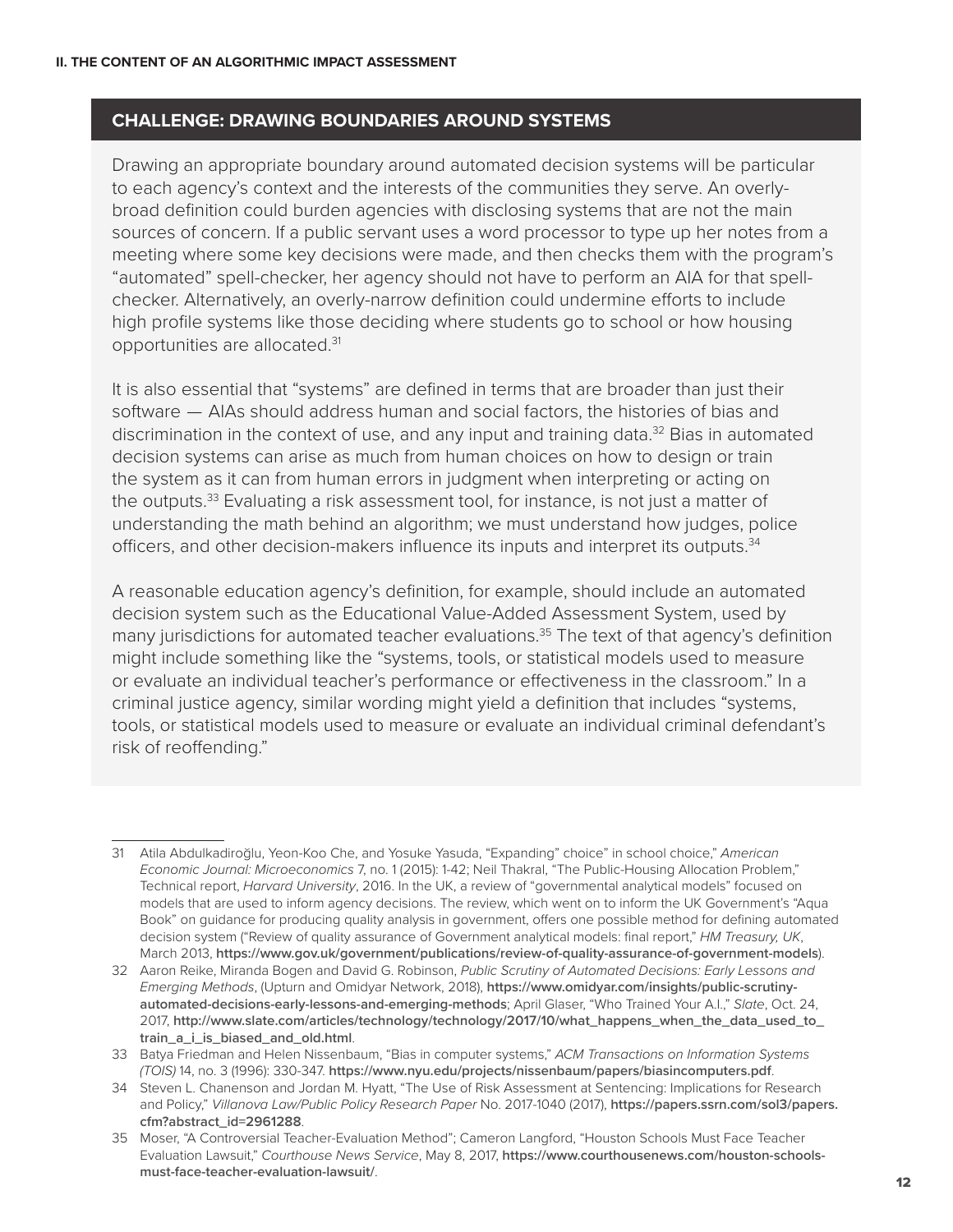### **DEFINITIONS AND THE EU GENERAL DATA PROTECTION REGULATION**

A definition of "automated decision system" that focuses on individual profiling has a precedent. In the European Union's General Data Protection Regulation, automated profiling is defined as "any form of automated processing of personal data consisting of the use of personal data to evaluate certain personal aspects relating to a natural person, in particular to analyse or predict aspects concerning that natural person's performance at work, economic situation, health, personal preferences, interests, reliability, behaviour, location or movements."36

The GDPR language may be a good starting point for some agencies, but will require some shaping to match the appropriate contexts. In other contexts it may not be sufficient. Some predictive policing tools, for example, do not necessarily "profile individuals," and instead focus on locations, using statistics to try to understand and predict crime trends across geographical areas, with the potential for disparate impact. A definition might then have to account for "any systems, tools, or algorithms that attempt to predict crime trends and recommend the allocation of policing resources" in non-individualized terms. In general, any definition should certainly cover systems that might have a disparate impact on vulnerable communities and to pay careful attention to how broad terms, like "automated processing," are specified in practice.

## **B. PUBLIC NOTICE OF EXISTING AND PROPOSED AUTOMATED DECISION SYSTEMS:** ALERT COMMUNITIES ABOUT THE SYSTEMS THAT MAY AFFECT THEIR LIVES

A fundamental aspect of government accountability and due process is notice of how our rights may be affected by government agencies and actors.<sup>37</sup> When automated systems play a significant role in government decisions, the public should be given notice. Substantive public engagement requires access to accurate and timely information. Thus, the second component of an Algorithmic Impact Assessment would require each agency to publicly disclose proposed and existing automated decision systems, including their purpose, reach, internal use policies, and potential impacts on communities or individuals.

This requirement by itself would go a long way towards shedding light on which technologies are being deployed and where accountability research and community advocacy should be focused. In response to concerns over the secretive and often unchecked use of new surveillance technology by local law enforcement, the City of Seattle adopted Ordinance 123576, which requires the public disclosure of city surveillance systems.<sup>38</sup> Even though city agencies have yet to start "backfilling"

<sup>36</sup> "Definitions," Art. 4, Regulation (EU) 2016/679, of the European Parliament and the Council of 27 April 2016 on the protection of natural persons with regard to the processing of personal data and on the free movement of such data, and repealing Directive 95/46/EC (General Data Protection Regulation), 2016 O.J. (L 119) 1.

<sup>37</sup> Citron, "Technological due process."

<sup>38</sup> Seattle's "Surveillance Ordinance" requires agencies that acquire surveillance tools to publicly disclose those tools to the public, and create reports on the proposed use of those tools (Seattle, Washington, Surveillance Ordinance 123576, **[http://seattle.legistar.com/ViewReport.ashx?M=R&N=Text&GID=393&ID=2849012&GUID=5B7D2F80-](http://seattle.legistar.com/ViewReport.ashx?M=R&N=Text&GID=393&ID=2849012&GUID=5B7D2F80-A918-4931-9E2E-88E27478A89E&Title=Legislation+Text) [A918-4931-9E2E-88E27478A89E&Title=Legislation+Text](http://seattle.legistar.com/ViewReport.ashx?M=R&N=Text&GID=393&ID=2849012&GUID=5B7D2F80-A918-4931-9E2E-88E27478A89E&Title=Legislation+Text)**).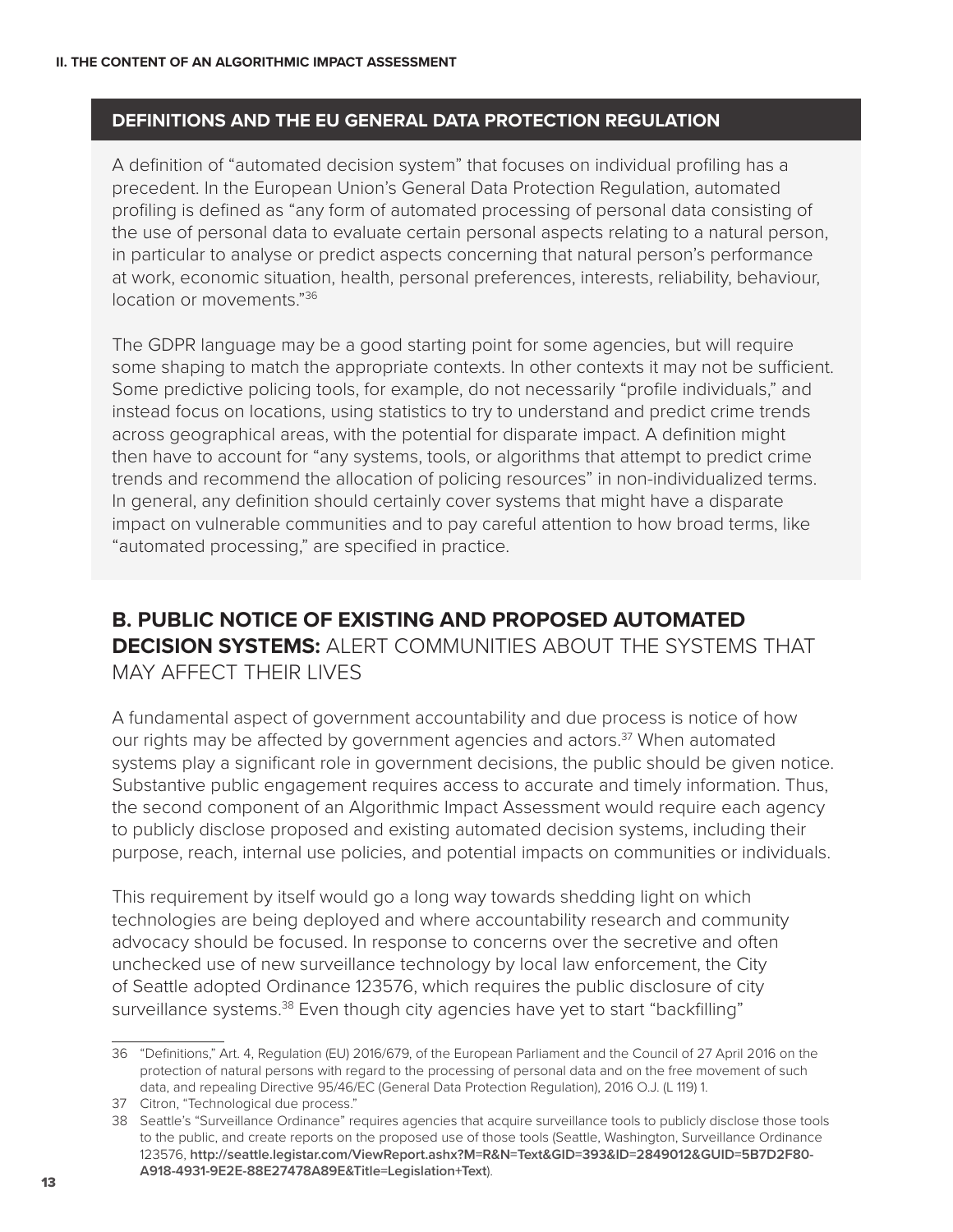Surveillance Impact Reports on technology the city already uses,<sup>39</sup> the city has begun to make the list of technologies publicly available in a simple, accessible format, allowing the public to raise informed questions.<sup>40</sup> The value of those simple disclosures alone can be a major asset for researchers and the public. Similar provisions are already part of laws in the U.S., such as the Privacy Act of 1974, and have been proposed in emerging local ordinances such as one in Santa Clara County and another in Oakland that are focused on privacy.41

AIA disclosures would also help governments proactively avoid political turmoil and backlash involving systems that the public may ultimately find untrustworthy or that may cause direct or indirect harm. For example, after investigative reporting revealed that the data analysis company Palantir had secretly partnered with the New Orleans Police Department on a predictive policing system that potentially reinforced racial and other biases,<sup>42</sup> the New Orleans Mayor's Office decided to allow the city's contract with Palantir to expire.<sup>43</sup> Had the New Orleans police department engaged in an AIA process before deployment, the system would have been subject to more rigorous review and possibly rejected outright, and many of the problems and objections might have been addressed without eroding public trust or possibly harming marginalized communities.44

### **CHALLENGE: TRADE SECRECY**

Public agencies will need to commit to accountability in both their internal technology development plans and their vendor and procurement relationships. For example, **the disclosure of automated decision systems and meaningful information about those systems will not be feasible if essential information is shielded from review by blanket claims of trade secrecy**. 45 While there are certainly some core aspects of systems that have competitive commercial value, it is unlikely that these extend to information such as the existence of the system, the purpose for which it was acquired, or the results of the agency's internal impact assessment.

Nor should trade secret claims stand as an obstacle to ensuring meaningful external research on such systems. AIAs provide an opportunity for agencies to raise any questions or concerns about trade secret claims in the pre-acquisition period, before entering into any contractual obligations. If a vendor objects to meaningful external review, this would signal a conflict between that vendor's system and public accountability. Such scenarios may require that

<sup>39</sup> As of March 15, 2018.

<sup>40</sup> "Surveillance Technologies," Seattle Information Technology, accessed March 16, 2018, **[http://www.seattle.gov/tech/](http://www.seattle.gov/tech/initiatives/privacy/surveillance-technologies) [initiatives/privacy/surveillance-technologies](http://www.seattle.gov/tech/initiatives/privacy/surveillance-technologies)**.

<sup>41</sup> Ozer, "Santa Clara County Passes Landmark Law to Shut Down Secret Surveillance"; Darwin BondGraham, "Oakland Privacy Commission Approves Surveillance Transparency and Oversight Law," *East Bay Express*, Jan. 6, 2017, **[https://](https://www.eastbayexpress.com/SevenDays/archives/2017/01/06/oakland-privacy-commission-approves-surveillance-transparency-and-oversight-law) [www.eastbayexpress.com/SevenDays/archives/2017/01/06/oakland-privacy-commission-approves-surveillance](https://www.eastbayexpress.com/SevenDays/archives/2017/01/06/oakland-privacy-commission-approves-surveillance-transparency-and-oversight-law)[transparency-and-oversight-law](https://www.eastbayexpress.com/SevenDays/archives/2017/01/06/oakland-privacy-commission-approves-surveillance-transparency-and-oversight-law)**.

<sup>42</sup> Winston, "Palantir."

<sup>43</sup> Jonathan Bullington and Emily Lane, "New Orleans ends its relationship with tech firm Palantir, Landrieu's office says," *NOLA.com* | *The Times-Picayune*, March 14, 2018, **[http://www.nola.com/crime/index.ssf/2018/03/palantir\\_new\\_](http://www.nola.com/crime/index.ssf/2018/03/palantir_new_orleans_gang_case.html) [orleans\\_gang\\_case.html](http://www.nola.com/crime/index.ssf/2018/03/palantir_new_orleans_gang_case.html)**.

<sup>44</sup> Jessica Saunders, Priscillia Hunt, and John S. Hollywood, "Predictions put into practice: a quasi-experimental evaluation of Chicago's predictive policing pilot," *Journal of Experimental Criminology* 12:3 (2016), 347-371, **[https://link.springer.](https://link.springer.com/article/10.1007/s11292-016-9272-0) [com/article/10.1007/s11292-016-9272-0](https://link.springer.com/article/10.1007/s11292-016-9272-0)**.

<sup>45</sup> Wexler, "Life, Liberty, and Trade Secrets"; Ram, "Innovating Criminal Justice".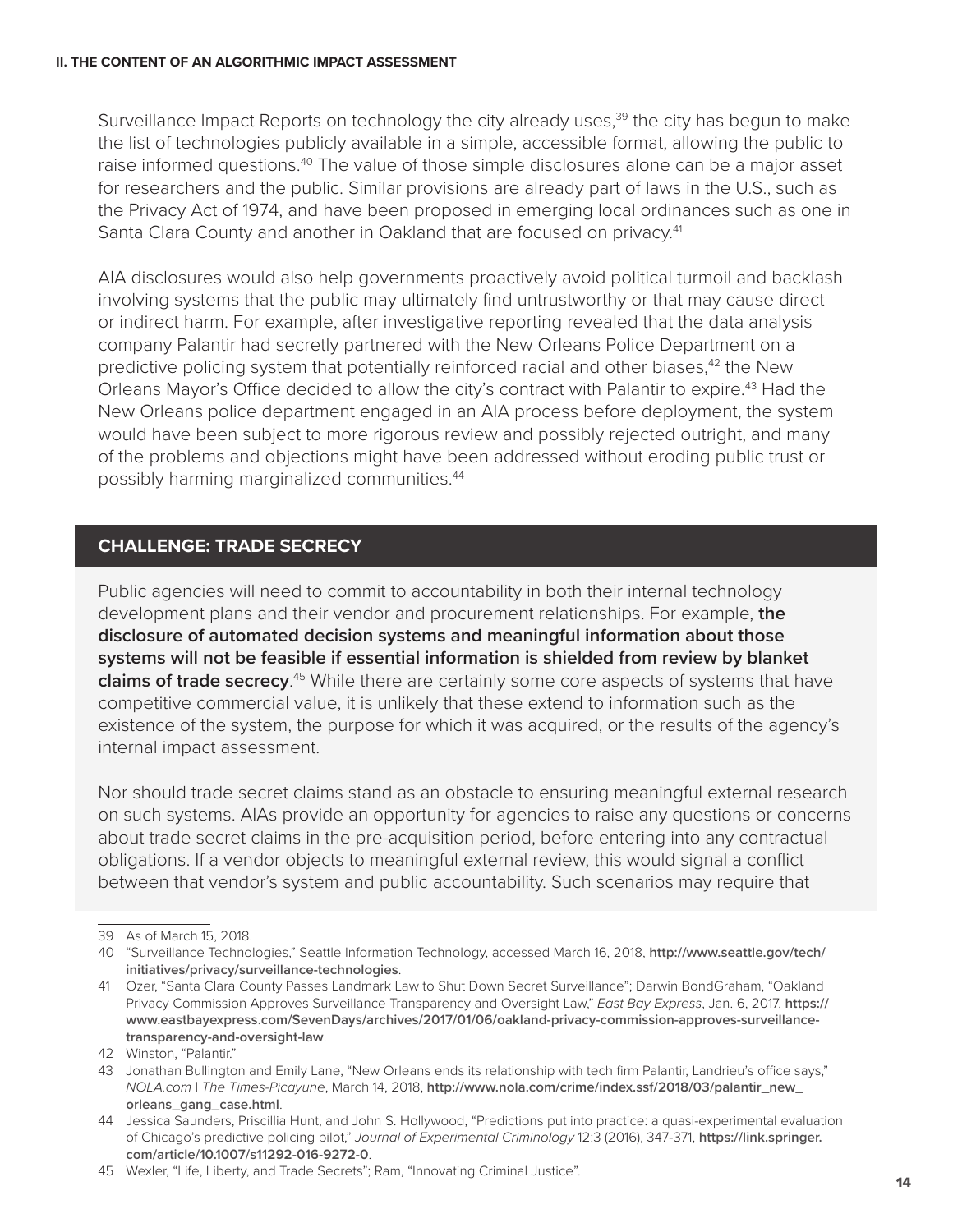agencies ask potential vendors to waive restrictions on information necessary for external research and review.<sup>46</sup> At minimum, vendors should be contractually required by agencies to waive any proprietary or trade secrecy interest in information related to accountability, such as those surrounding testing, validation, and/or verification of system performance and disparate impact.<sup>47</sup> This also encourages a competitive landscape among government technology vendors to meet the accountability requirements of AIAs if they want to do business with public agencies.

## **C. INTERNAL AGENCY SELF-ASSESSMENTS:** INCREASE THE CAPACITY OF PUBLIC AGENCIES TO ASSESS FAIRNESS, JUSTICE, DUE PROCESS, AND DISPARATE IMPACT

Algorithmic Impact Assessments increase the internal capacity of public agencies to better understand and explicate potential impacts before systems are implemented.48 Agencies must be experts on their own automated decision systems if they are to ensure public trust. This is why agencies' AIAs must include an evaluation of how a system might impact different communities and a plan for how agencies will address any issues, should they arise.

Ideally, government agencies should pre-identify issues and potential harms that will be evaluated in the self-assessment.<sup>49</sup> By standardizing the process, agencies can ensure the evaluation is comprehensive and comparable. The evaluation should be detailed so that outside researchers and experts can adequately scrutinize the system and its potential impact, and provide a non-technical summary for the general public. This dual explanation is used in other types of impact assessment frameworks and encourages robust public engagement.<sup>50</sup>

In their self-assessments, agencies should identify potential impacts on the public and then proactively engage affected communities to ensure that a system meets a given community's goals. The assessment should articulate why, in light of these goals, the system will have a net

<sup>46</sup> David S. Levine, "The People's Trade Secrets," *18 Mich. Telecomm. & Tech. L. Rev.* 61 (2011), **[https://repository.law.](https://repository.law.umich.edu/mttlr/vol18/iss1/2/) [umich.edu/mttlr/vol18/iss1/2/](https://repository.law.umich.edu/mttlr/vol18/iss1/2/)**.

<sup>47</sup> Jan Whittington, Ryan Calo, Mike Simon, and Jesse Woo, "Push, Pull, and Spill: A Transdisciplinary Case Study In Municipal Open Government," *30 Berkeley Tech. L.J.* 1967 (2015), **[https://scholarship.law.berkeley.edu/btlj/vol30/](https://scholarship.law.berkeley.edu/btlj/vol30/iss2/2/) [iss2/2/](https://scholarship.law.berkeley.edu/btlj/vol30/iss2/2/)**.

<sup>48</sup> New York City Council, Hearing Testimony, Oct. 16, 2017, **[http://legistar.council.nyc.gov/LegislationDetail.](http://legistar.council.nyc.gov/LegislationDetail.aspx?ID=3137815&GUID=437A6A6D-62E1-47E2-9C42-461253F9C6D0) [aspx?ID=3137815&GUID=437A6A6D-62E1-47E2-9C42-461253F9C6D0](http://legistar.council.nyc.gov/LegislationDetail.aspx?ID=3137815&GUID=437A6A6D-62E1-47E2-9C42-461253F9C6D0)**.; The Federal Trade Commission. "Big Data: A Tool for Inclusion or Exclusion? Understanding the Issues." January 2016. **[https://www.ftc.gov/reports/](https://www.ftc.gov/reports/big-data-tool-inclusion-or-exclusion-understanding-issues-ftc-report) [big-data-tool-inclusion-or-exclusion-understanding-issues-ftc-report](https://www.ftc.gov/reports/big-data-tool-inclusion-or-exclusion-understanding-issues-ftc-report)**.; David McCabe, "Lawmakers Are Trying to Understand How Tech Giants' Algorithms Work," *Axios,* Nov. 29, 2017, **[https://www.axios.com/lawmakers-are-trying](https://www.axios.com/lawmakers-are-trying-to-understand-how-tech-giants-algorithms-work-1513307255-b4109efc-9566-4e69-8922-f37d9e829f1f.html)[to-understand-how-tech-giants-algorithms-work-1513307255-b4109efc-9566-4e69-8922-f37d9e829f1f.html](https://www.axios.com/lawmakers-are-trying-to-understand-how-tech-giants-algorithms-work-1513307255-b4109efc-9566-4e69-8922-f37d9e829f1f.html)**. ("We don't, I don't think, as a committee really know how to get the socks on the octopus, so to speak, here because it's complicated," said California Democrat Rep. Anna Eshoo, regarding increasing pressure for policymakers to understand big data and algorithms used by technology companies).

<sup>49</sup> For example, in 2014, Former Attorney General Eric Holder urged the Sentencing Commission to "study the use of a data-driven analysis in front-end sentencing - and to issue policy recommendations based on this careful, independent analysis." Eric Holder, "Speech at the National Association of Criminal Defense Lawyers 57th Annual Meeting and 13th State Criminal Justice Network Conference" (Philadelphia, PA, Aug. 1, 2014), *Department of Justice*, **[https://www.justice.gov/opa/speech/attorney-general-eric-holder-speaks-national-association-criminal-defense](https://www.justice.gov/opa/speech/attorney-general-eric-holder-speaks-national-association-criminal-defense-lawyers-57th)[lawyers-57th](https://www.justice.gov/opa/speech/attorney-general-eric-holder-speaks-national-association-criminal-defense-lawyers-57th)**.

<sup>50</sup> John Fry, Anne Maxwell, Sarah Apere, Paddy McAweeney, Luke McSharry, and Ainhoa González, "Non-Technical Summaries-Due Care and Attention," *In 34th IAIA Annual Conference*, **[http://citeseerx.ist.psu.edu/viewdoc/](http://citeseerx.ist.psu.edu/viewdoc/download?doi=10.1.1.567.8444&rep=rep1&type=pdf) [download?doi=10.1.1.567.8444&rep=rep1&type=pdf](http://citeseerx.ist.psu.edu/viewdoc/download?doi=10.1.1.567.8444&rep=rep1&type=pdf)**.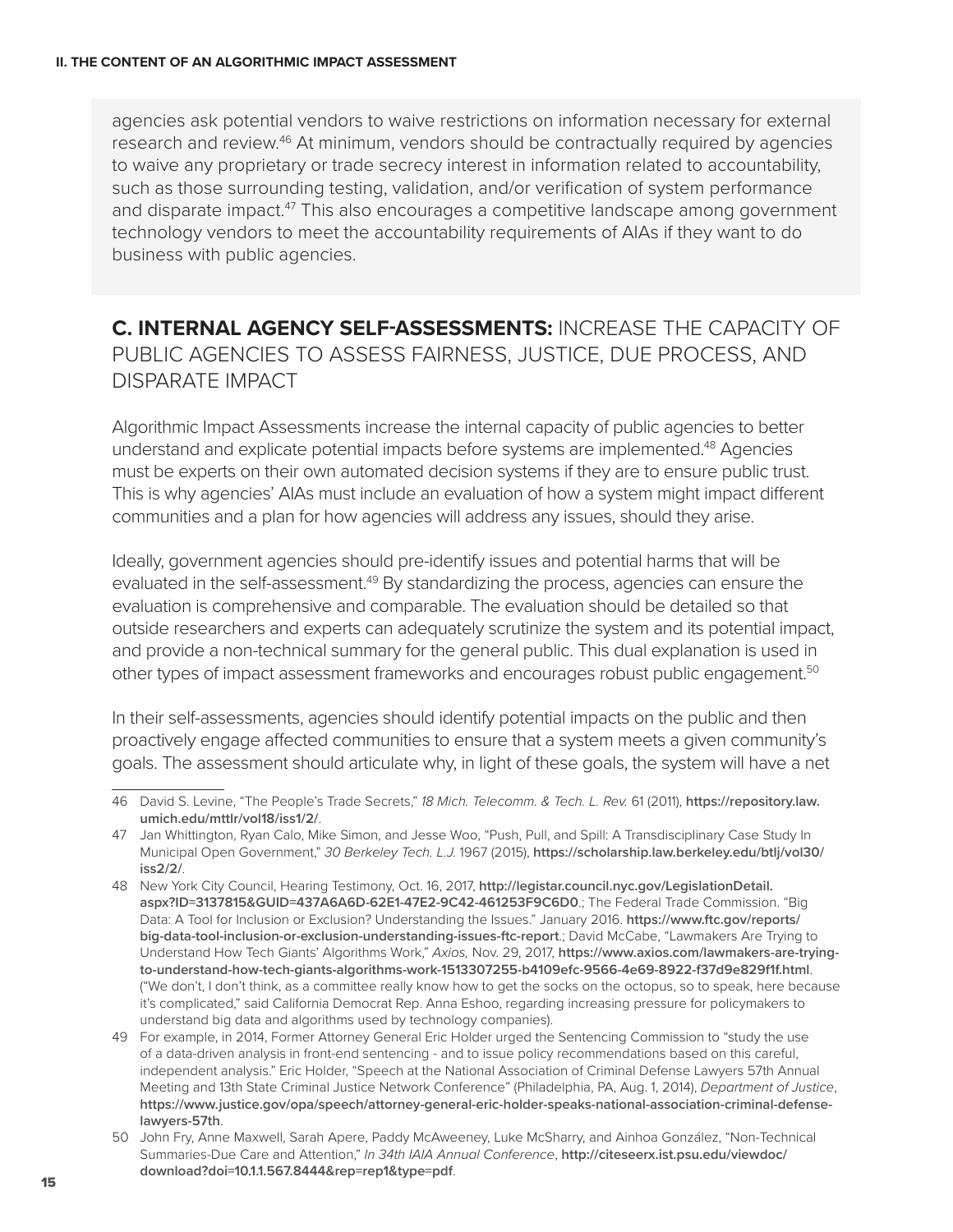#### **II. THE CONTENT OF AN ALGORITHMIC IMPACT ASSESSMENT**

positive impact on those communities.<sup>51</sup> Fulfilling this requirement of the AIA process would require an agency to engage those communities early on, even before the formal notice and comment process.

Agencies could also use the AIA as an opportunity to lay out any other procedures that will help secure public trust in such systems. If appropriate, the agency might want to identify how individuals can appeal decisions involving automated decision systems, to make clear what appeals processes might cover a given system's decision, or to share its mitigation strategy should the system behave in an unexpected and harmful way.<sup>52</sup> If a harm, an undesirable outcome, or an error is identified, the agency should explain how it intends to correct or remedy the issue.

This self-assessment process is also an opportunity for agencies to develop expertise when commissioning and purchasing automated decision systems, and for vendors to foster public trust in their systems. Agencies will be better able to assess the risks and benefits associated with different types of systems, and work with vendors and researchers to conduct and share relevant testing and research on their automated decision system, including but not limited to testing for any potential biases that could adversely impact an individual or group. Indeed, researchers are already developing resources and materials that agencies can use to ask appropriate questions of their own systems.<sup>53</sup> As noted above, if some vendors raise trade secrecy or confidentiality concerns, those can be addressed in the AIA, but responsibility for accountability ultimately falls upon the public agency.

The benefits of self assessments to public agencies go beyond algorithmic accountability: it encourages agencies to better manage their own technical systems and become leaders in the responsible integration of increasingly complex computational systems in governance.

### **OPPORTUNITY: BENEFIT TO VENDORS**

AIAs would also benefit vendors that prioritize fairness, accountability, and transparency in their offerings. Companies that are best equipped to help agencies and researchers study their systems would have a competitive advantage over others. Cooperation would also help improve public trust, especially at a time when skepticism of the societal benefits of tech companies is on the rise.<sup>54</sup> These new incentives can encourage a race to the top of the accountability spectrum among vendors.

<sup>51</sup> Saunders, et al., "Predictions put into practice."

<sup>52</sup> Danielle Keats Citron, "Big Data Should Be Regulated by 'Technological Due Process,'" *N.Y. Times*, July 29, 2016, **[https://www.nytimes.com/roomfordebate/2014/08/06/is-big-data-spreading-inequality/big-data-should-be](https://www.nytimes.com/roomfordebate/2014/08/06/is-big-data-spreading-inequality/big-data-should-be-regulated-by-technological-due-process)[regulated-by-technological-due-process](https://www.nytimes.com/roomfordebate/2014/08/06/is-big-data-spreading-inequality/big-data-should-be-regulated-by-technological-due-process)**.; Citron, "Technological Due Process."; Citron & Pasquale, The Scored Society."; Crawford and Schultz. "Big data and due process."

<sup>53</sup> Diakopolous, et al., "Principles for Accountable Algorithms and a Social Impact Statement for Algorithms," *FATML*, accessed March 16, 2018, **<https://www.fatml.org/resources/principles-for-accountable-algorithms>**.

<sup>54</sup> Erin Griffith, "The Other Tech Bubble," *Wired*, Dec. 16, 2017, **<https://www.wired.com/story/the-other-tech-bubble/>**.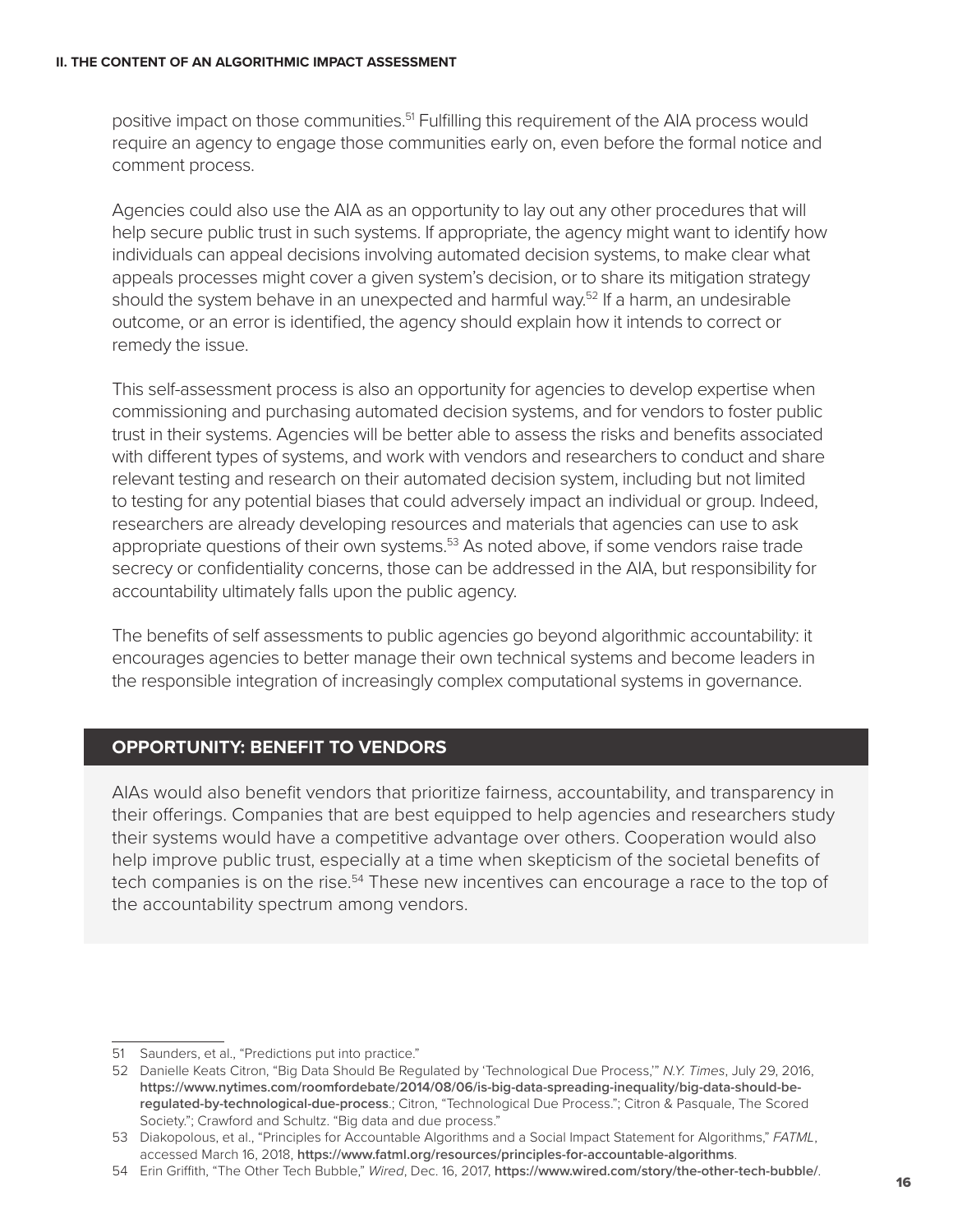#### **OPPORTUNITY: AIAs AND PUBLIC RECORDS REQUESTS**

Increasing agency expertise through AIAs will also help promote transparency and accountability in public records requests. Today, when agencies receive open records requests for information about algorithmic systems, there is often a mismatch between how the outside requestor thinks agencies use and classify these technologies and the reality.55 As a result, requests may take a scattershot approach, cramming overly broad technical terms into numerous requests in the hopes that one or more hit the mark. This can make it difficult for records officers responding in good faith to understand the requests, let alone provide the answers the public needs.

Even open records experts who are willing to reasonably narrow their requests may be unable to do so because of the lack of any "roadmap" showing which systems a given agency is planning, procuring, or deploying. For example, in a project at the University of Maryland, faculty and students working in a media law class filed numerous general public records requests for information regarding criminal risk assessment algorithm usage in all fifty states.<sup>56</sup> The responses they received varied significantly, making it difficult to aggregate data and compare usage across jurisdictions. It also revealed a lack of general knowledge about the systems among the agencies, leading to situations where the students had to explain what 'criminal justice algorithms' were to the public servants in charge of providing the records on their use. Accountability processes such as the AIA would help correct this mismatch on both sides of the equation.

Researchers, journalists, legal organizations, and concerned members of the public could use AIAs to reasonably target their requests to systems that were enumerated and described, saving public records staff significant time and resources. Agency staff would also gain a better understanding of their own systems and records and could then help requestors understand which documents and public records are potentially available. This alignment would increase efficiency, lower the agency burden of processing requests, and increase public confidence. And of course, some basic requests will be preempted by the AIA's disclosure requirement, saving researchers and the agencies the burden of engaging in the public records request process.

<sup>55</sup> Katherine Fink, "Opening the government's black boxes: freedom of information and algorithmic accountability, Information," *Communication & Society* (2017), **[https://www.tandfonline.com/doi/](https://www.tandfonline.com/doi/pdf/10.1080/1369118X.2017.1330418) [pdf/10.1080/1369118X.2017.1330418](https://www.tandfonline.com/doi/pdf/10.1080/1369118X.2017.1330418)**.

<sup>56</sup> Nicholas Diakopoulos, "We need to know the algorithms the government uses to make important decisions about us," *The Conversation*, May 23, 2016, **[https://theconversation.com/we-need-to-know-the-algorithms-the](https://theconversation.com/we-need-to-know-the-algorithms-the-government-uses-to-make-important-decisions-about-us-57869)[government-uses-to-make-important-decisions-about-us-57869](https://theconversation.com/we-need-to-know-the-algorithms-the-government-uses-to-make-important-decisions-about-us-57869)**.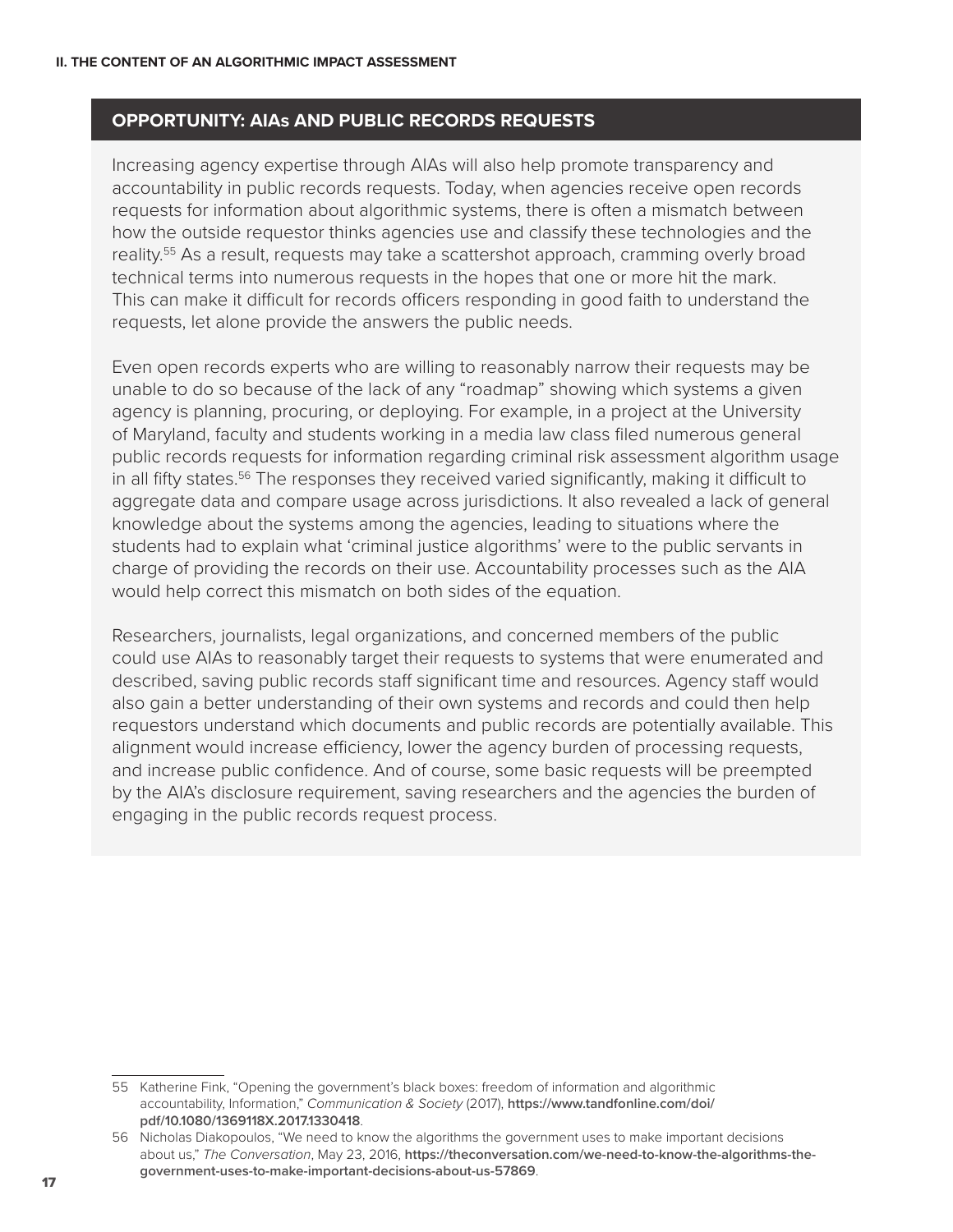#### **CHALLENGE: CONSIDERING BOTH ALLOCATIVE AND REPRESENTATIONAL HARMS**

An anticipated challenge for governments performing Algorithmic Impact Assessments is the assessment of potential cultural and social harms. This challenge exists in other impact assessment processes because it requires the agency to make assumptions or predictions about cultural or social factors that vary enormously within and between communities and geographic areas. This practice often results in findings only reflecting potential impacts on a dominant culture and omitting or misinterpreting the impacts on marginalized communities and individuals. For instance, residents of a historically Black neighborhood shaped by Jim Crow segregation in Corpus Christi, Texas, reached a multi-million dollar settlement against the Federal Highway Administration because the Environmental Impact Assessment failed to anticipate that the highway construction plans further segregated this neighborhood.<sup>57</sup> Avoiding these sorts of harms is a key goal of the AIA notice and comment process.

The existing literature on bias in algorithmic systems has tended to rely heavily on what could be called "harms of allocation," in which some groups are denied access to valuable resources and opportunities.<sup>58</sup> Of course, addressing allocative harms is crucial. But agencies should also consider harms of representation – the way a system may unintentionally underscore or reinforce the subordination of some social and cultural groups. For example, researchers classify Google's photo platform's automatic labeling of images of black people as "gorillas" as a representational harm,59 and the denial of mortgages to people who live within a particular zip code as an allocative harm.<sup>60</sup> Automated decision systems used in the public sector are susceptible to both kinds of harm because they can be embedded with demographic data that serve as proxies for particular groups or reinforce past harms that can have economic or identity-based impacts.

## **D. MEANINGFUL ACCESS:** ALLOW RESEARCHERS AND AUDITORS TO REVIEW SYSTEMS ONCE THEY ARE DEPLOYED

**Algorithmic Impact Assessments should provide a comprehensive plan for giving external researchers and auditors meaningful, ongoing access to examine specific systems, to gain a fuller account of their workings, and to engage the public and affected communities in the process.** This plan should give experts rapid access to a system once it is deployed (e.g. within six months). However, in situations where internal agency assessments are insufficient or where particular risks or harms have gone

<sup>57</sup> Lawyers' Committee for Civil Rights Under Law, 2015, "Historic Agreement Resolves Environmental Justice Complaint In Corpus Christi, Texas," **[https://lawyerscommittee.org/press-release/historic-agreement-resolves](https://lawyerscommittee.org/press-release/historic-agreement-resolves-environmental-justice-complaint-in-corpus-christi-texas/)[environmental-justice-complaint-in-corpus-christi-texas/](https://lawyerscommittee.org/press-release/historic-agreement-resolves-environmental-justice-complaint-in-corpus-christi-texas/)**.

<sup>58</sup> See the discussion of allocative and representational harms in: Solon Barocas, Kate Crawford, Aaron Shapiro and Hanna Wallach, "The Problem with Bias: From Allocative to Representational Harms in Machine Learning", *SIGCIS* conference paper, October 2017; See also: Kate Crawford, "The Trouble with Bias", *NIPS conference keynote*, December 2017, **[https://www.youtube.com/watch?v=fMym\\_BKWQzk](https://www.youtube.com/watch?v=fMym_BKWQzk)**.

<sup>59</sup> Tom Simonite, "When it comes to gorillas, Google photos remains blind," *Wired*, January 11, 2018, **[https://www.wired.](https://www.wired.com/story/when-it-comes-to-gorillas-google-photos-remains-blind) [com/story/when-it-comes-to-gorillas-google-photos-remains-blind](https://www.wired.com/story/when-it-comes-to-gorillas-google-photos-remains-blind)**.

<sup>60</sup> Kenneth R. Harney, "Zip code 'redlining': a sweeping view of risk," *Washington Post*, February 2, 2008, **[http://www.](http://www.washingtonpost.com/wp-dyn/content/article/2008/02/01/AR2008020101680.html) [washingtonpost.com/wp-dyn/content/article/2008/02/01/AR2008020101680.html](http://www.washingtonpost.com/wp-dyn/content/article/2008/02/01/AR2008020101680.html)**.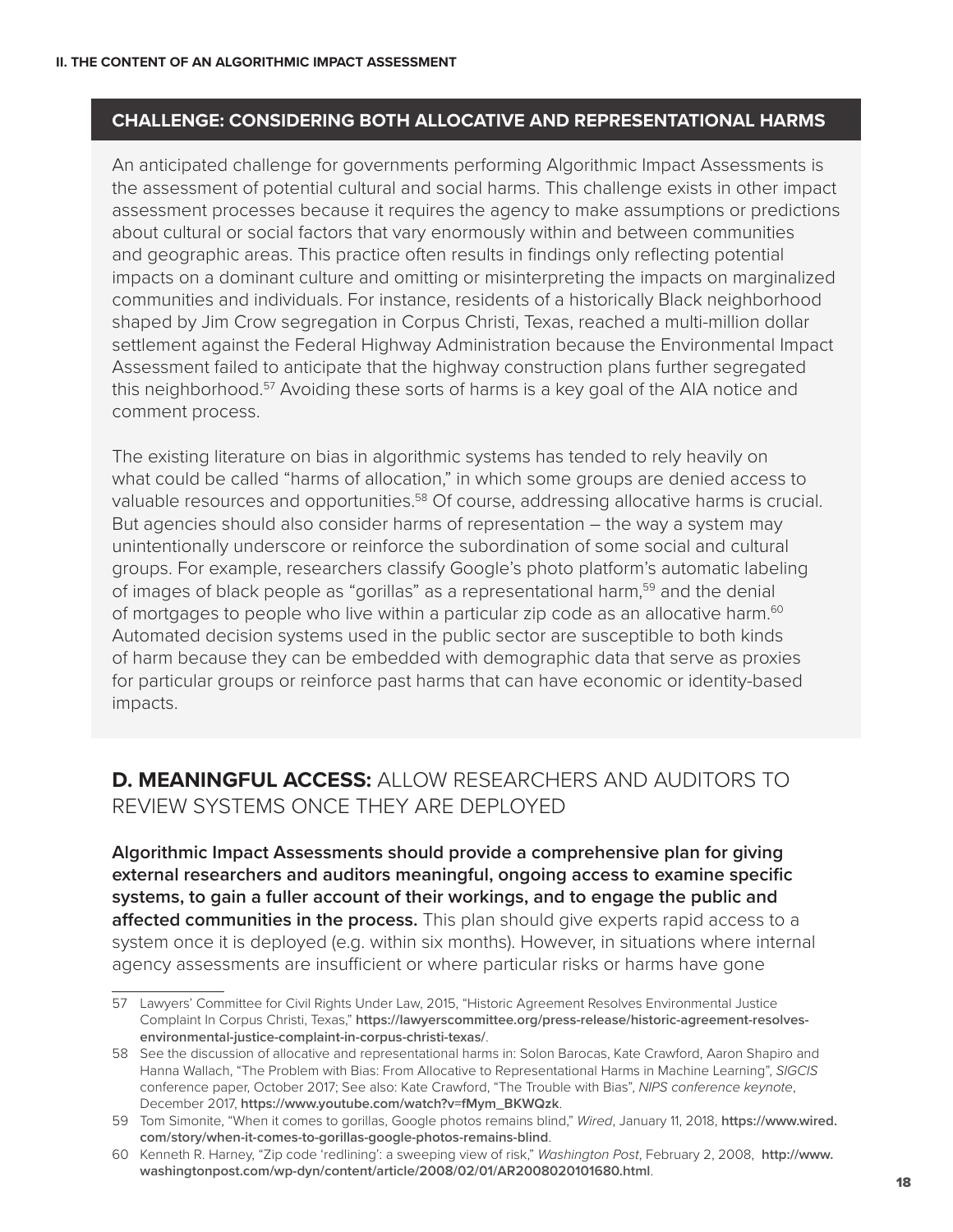#### **II. THE CONTENT OF AN ALGORITHMIC IMPACT ASSESSMENT**

unaddressed, external researchers and auditors could raise the need for pre-deployment review in the comment period. While certain individuals and communities may wish to examine the systems themselves, this cannot be relied upon: it would be unreasonable to assume that everyone has the time, knowledge, and resources for such testing and auditing.<sup>61</sup> Automated decision systems can be incredibly complex, and issues like bias and systematic errors may not be easily determined through the review of systems on an individual, case-by-case basis. $62$  A plan to grant meaningful access to qualified researchers would allow individuals and communities to call upon the trusted external experts best suited to examine and monitor a system to assess whether there are issues that might harm the public interest.<sup>63</sup>

To do this well, it is important to recognize that the appropriate type and level of access may vary from agency to agency, from system to system, and from community to community. The risks and harms at issue in different systems may demand different types of assessment and auditing using different methods and disciplines. While the right to an explanation concerning a specific automated decision could prove useful in some situations, many systems may require a group-level or community-wide analysis. For example, an explanation for a single "stop and frisk" incident would not reveal the greater discriminatory pattern that the policy created in New York City, where over 80% of those stopped were Black or Latino men.<sup>64</sup>

Many systems may only require analysis based on inputs, outputs, and simple information about the algorithms used without needing access to the underlying source code.<sup>65</sup> We expect that for many systems, agencies would have to provide training data or a record of past decisions to researchers. We believe that the best way for agencies to develop an appropriate research access process initially would be to work with community stakeholders and interdisciplinary researchers through the notice and comment process. Importantly, given changing technologies, the developing research field around accountability, and the shifting social and political contexts within which systems are deployed, access to a system will almost certainly need to be ongoing, and take the form of monitoring over time.<sup>66</sup>

As an individual agency works with researchers and community members to design its research access provisions, there are a number of elements that should be in place. Research and auditing performed on these systems should be accountable to the public, and should include a public log of which researchers and experts are provided access, and on what basis. Agencies should ensure that affected communities are able to suggest researchers that they feel represent their interests, and should work with researchers to

<sup>61</sup> Mike Ananny and Kate Crawford, "Seeing without knowing: Limitations of the transparency ideal and its application to algorithmic accountability." *New Media & Society* (2016)

<sup>62</sup> Diakopoulos, "Algorithmic Accountability" (discussing variable sources of error and correspondingly myriad approaches to algorithmic accountability).

<sup>63</sup> Christian Sandvig, Kevin Hamilton, Karrie Karahalios, and Cedric Langbort, "Auditing algorithms: Research methods for detecting discrimination on internet platforms," *Data and discrimination: converting critical concerns into productive inquiry* (2014): 1-23.; Devin G. Pope and Justin R. Sydnor. "Implementing anti-discrimination policies in statistical profiling models." *American Economic Journal: Economic Policy* 3, no. 3 (2011): 206-31.

<sup>64</sup> "Stop-and-Frisk Data," NYCLU, accessed March 16, 2018, **<https://www.nyclu.org/en/stop-and-frisk-data>**.

<sup>65</sup> Kristian Lum and William Isaac, "To predict and serve?," *Significance* 13, no. 5 (2016): 14-19. **[http://onlinelibrary.wiley.](http://onlinelibrary.wiley.com/doi/10.1111/j.1740-9713.2016.00960.x/full) [com/doi/10.1111/j.1740-9713.2016.00960.x/full](http://onlinelibrary.wiley.com/doi/10.1111/j.1740-9713.2016.00960.x/full)**.

<sup>66</sup> *Conference on Fairness, Accountability, and Transparency*, **<https://fatconference.org>**.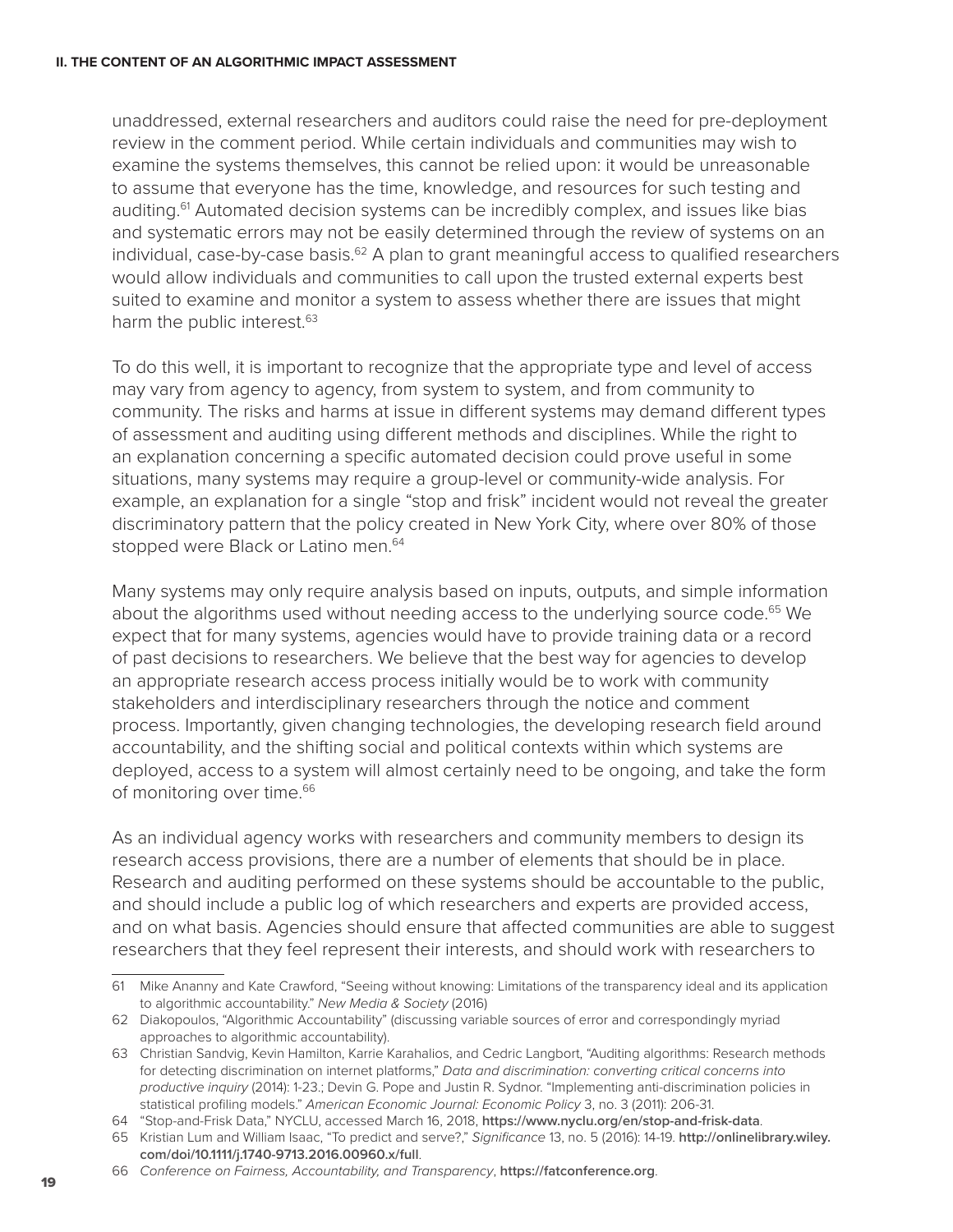ensure that these communities have a voice in formulating the questions that are asked and addressed by research and auditing. Importantly, to ensure public accountability and a thriving research field, research findings and conclusions should be published openly (even if after an embargo period), and be held to standards of scrutiny and peer review within the appropriate research domains.

Ongoing auditing and research access would allow agencies, researchers, and affected communities to work together to develop their approaches to testing and interrogating these systems. This is especially important given that the research about algorithmic accountability is young and technological development proceeds rapidly. We do not yet know what future tools, techniques, and perspectives might best keep systems accountable. External experts from a wide variety of disciplines will need the flexibility to adapt to new methods of accountability as new forms of automated decision making emerge.<sup>67</sup>

### **CHALLENGE: FUNDING AND RESOURCES**

Of course, there is also a real danger that relying on external auditing will become an unfunded tax on researchers and the affected communities they engage with, who might be expected to take responsibility for testing and monitoring automated decision systems without resources or compensation. Alternatively, if in-house auditors are relied on, they could become captured by the incentives of their clients or face conflict-of-interest issues. However, there are approaches that legislation could adopt to address this. An AIA framework could fund an independent, government-wide oversight body, like an inspector general's office, to support the research, access, and community engagement.<sup>68</sup> Community institutional review boards could be supported to help steer and review research proposals.69 Funding could be set aside for the compensation of external auditors. Fortunately, there are many options that jurisdictions could consider for their own needs. A growing community of computer scientists, journalists, social scientists, and engaged community advocates have already proven there is an appetite for research into public automated systems. This work should continue to be strongly supported by funding bodies and research agencies.

<sup>67</sup> AI Now 2016 Symposium, July 7, 2016, **<https://ainowinstitute.org/events/2016-symposium.html>**; AI Now 2017 Symposium, July 10, 2017, **<https://ainowinstitute.org/events/2017-symposium.html>**.

<sup>68</sup> Executive Office of the President, *Big Data: A Report on Algorithmic Systems, Opportunity, and Civil Rights*, May 2016, **[https://obamawhitehouse.archives.gov/sites/default/files/microsites/ostp/2016\\_0504\\_data\\_discrimination.](https://obamawhitehouse.archives.gov/sites/default/files/microsites/ostp/2016_0504_data_discrimination.pdf) [pdf](https://obamawhitehouse.archives.gov/sites/default/files/microsites/ostp/2016_0504_data_discrimination.pdf)**; U.S. Department of Justice, Office of the Inspector General (2018), **<https://oig.justice.gov>**.

<sup>69</sup> Phoebe Friesen, Lisa Kearns, Barbara K. Redman and Arthur L. Caplan, "Extending Ethical Strides: From Tribal IRBs to the Bronx Community Research Review Board," *The American Journal of Bioethics* (2017), 17:11, W5-W8, **[https://](https://www.tandfonline.com/doi/abs/10.1080/15265161.2017.1378755) [www.tandfonline.com/doi/abs/10.1080/15265161.2017.1378755](https://www.tandfonline.com/doi/abs/10.1080/15265161.2017.1378755)**.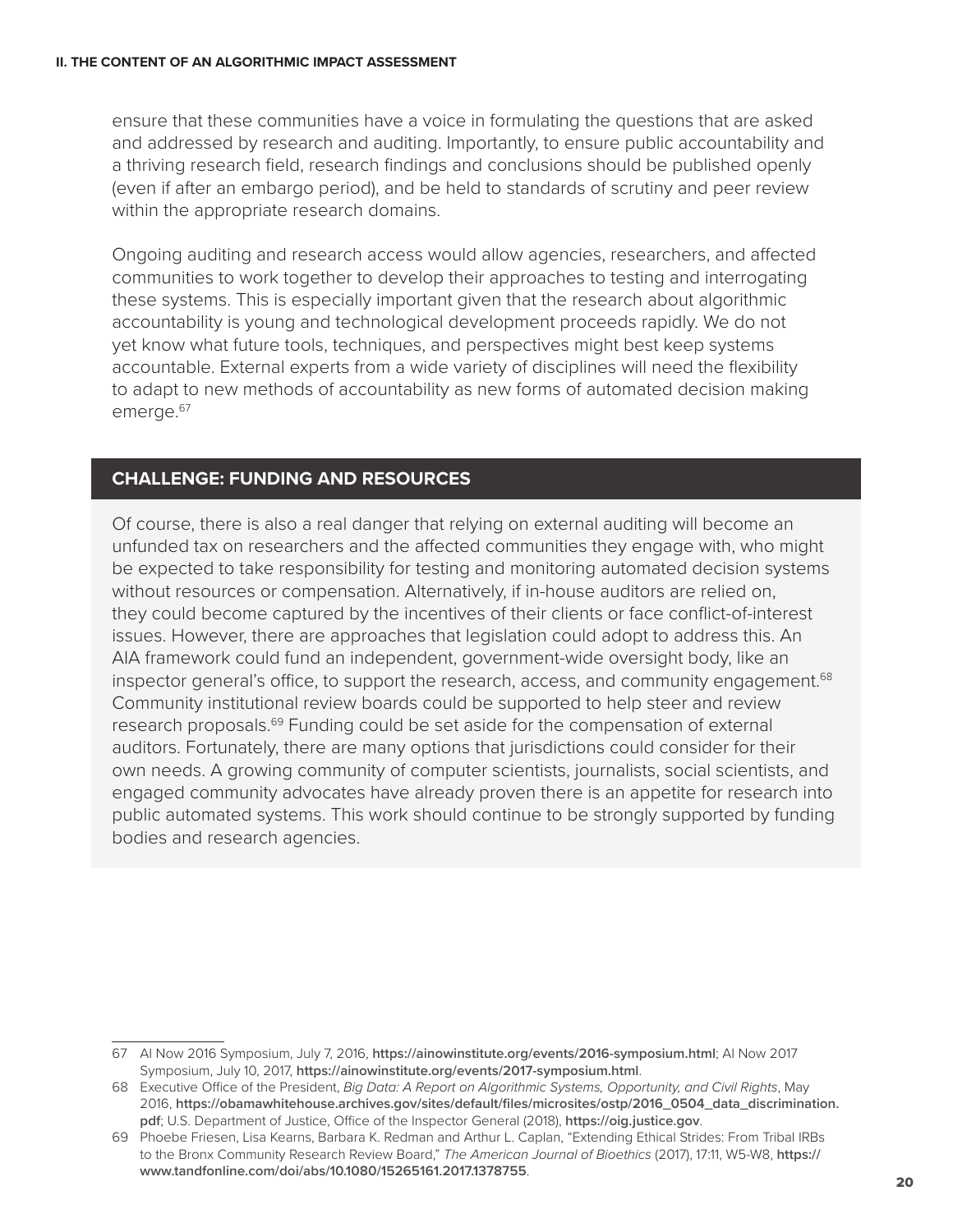# III. CONCLUSION

As more governments adopt automated decision systems, public agencies will need a way to address the accompanying risks to fairness, justice, and due process, and to include affected communities in the conversation. Algorithmic Impact Assessments offer agencies a framework for understanding the automated decision systems they procure, and give the public more insight into the workings of automated decision systems in order to keep them accountable. Through public notice of system adoption, agency self-assessment, a plan for meaningful access for researchers and experts, and due process mechanisms, AIAs will help to ensure that governments are ready to face the risks presented by automated decision systems.